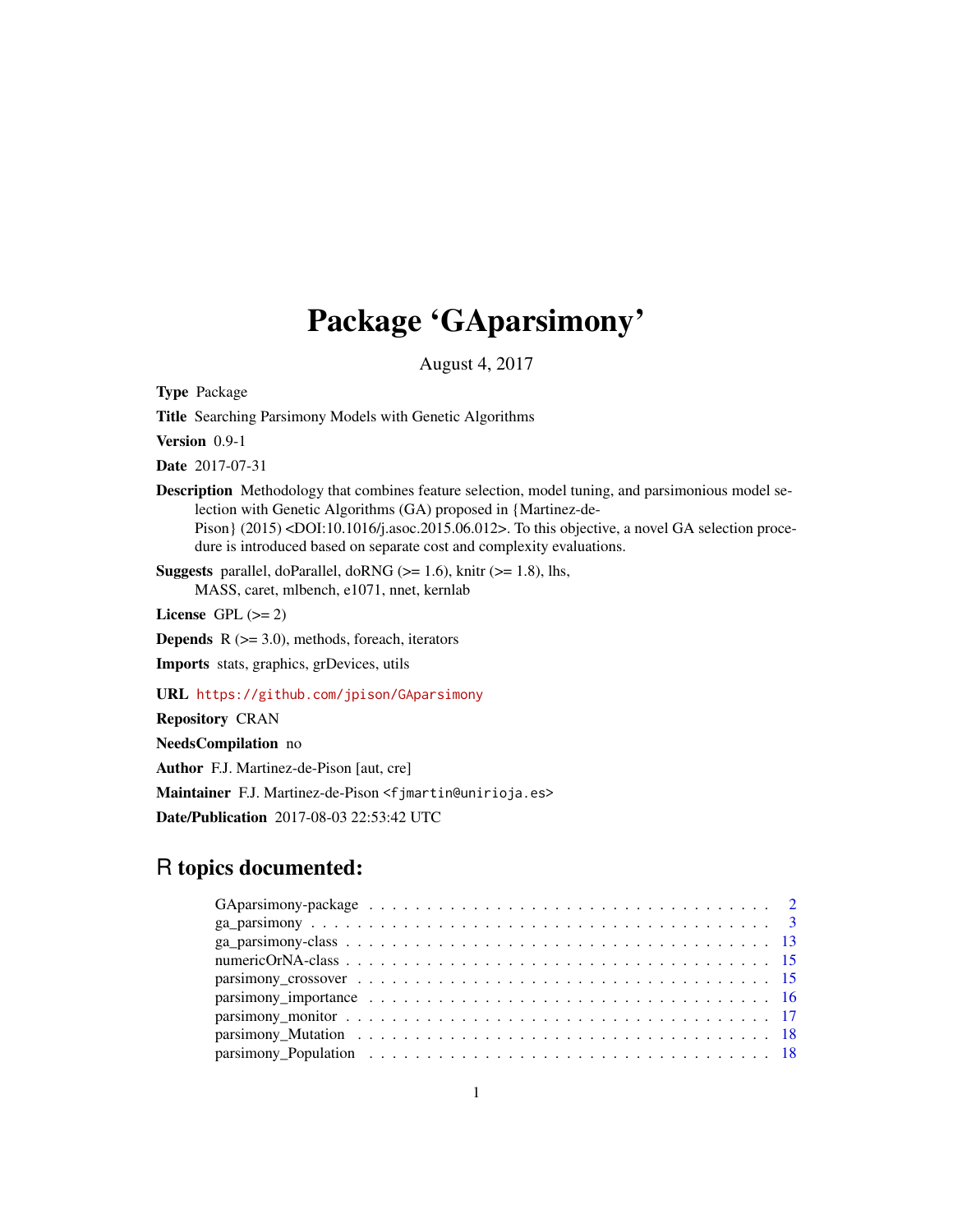<span id="page-1-0"></span>

| Index |  |
|-------|--|
|       |  |
|       |  |
|       |  |
|       |  |
|       |  |

GAparsimony-package *GAparsimony*

#### Description

Combines feature selection, model tuning, and parsimonious model selection with GA optimization. GA selection procedure is based on separate cost and complexity evaluations. Therefore, the best individuals are initially sorted by an error fitness function, and afterwards, models with similar costs are rearranged according to modelcomplexity measurement so as to foster models of lesser complexity. The algorithm can be run sequentially or in parallel using an explicit master-slave parallelisation.

# Details

GAparsimony package is a new GA wrapper automatic method that efficiently generated prediction models with reduced complexity and adequate generalization capacity. ga\_parsimony function is primarily based on combining feature selection and model parameter tuning with a second novel GA selection process (ReRank algorithm) in order to achieve better overall parsimonious models. Unlike other GA methodologies that use a penalty parameter for combining loss and complexity measures into a unique fitness function, the main contribution of this package is that ga\_parsimony selects the best models by considering cost and complexity separately. For this purpose, the ReRank algorithm rearranges individuals by their complexity when there is not a significant difference between their costs. Thus, less complex models with similar accuracy are promoted. Furthermore, because the penalty parameter is unnecessary, there is no consequent uncertainty associated with assigning a correct value beforehand. As a result, with GA-PARSIMONY, an automatic method for obtaining parsimonious models is finally made possible.

#### References

Sanz-Garcia A., Fernandez-Ceniceros J., Antonanzas-Torres F., Pernia-Espinoza A.V., Martinezde-Pison F.J. (2015). GA-PARSIMONY: A GA-SVR approach with feature selection and parameter optimization to obtain parsimonious solutions for predicting temperature settings in a continuous annealing furnace. Applied Soft Computing 35, 23-38. Fernandez-Ceniceros J., Sanz-Garcia A., Antonanzas-Torres F., Martinez-de-Pison F.J. (2015). A numerical-informational approach for characterising the ductile behaviour of the T-stub component. Part 2: Parsimonious soft-computingbased metamodel. Engineering Structures 82, 249-260. Antonanzas-Torres F., Urraca R., Antonanzas J., Fernandez-Ceniceros J., Martinez-de-Pison F.J. (2015). Generation of daily global solar irradiation with support vector machines for regression. Energy Conversion and Management 96, 277-286.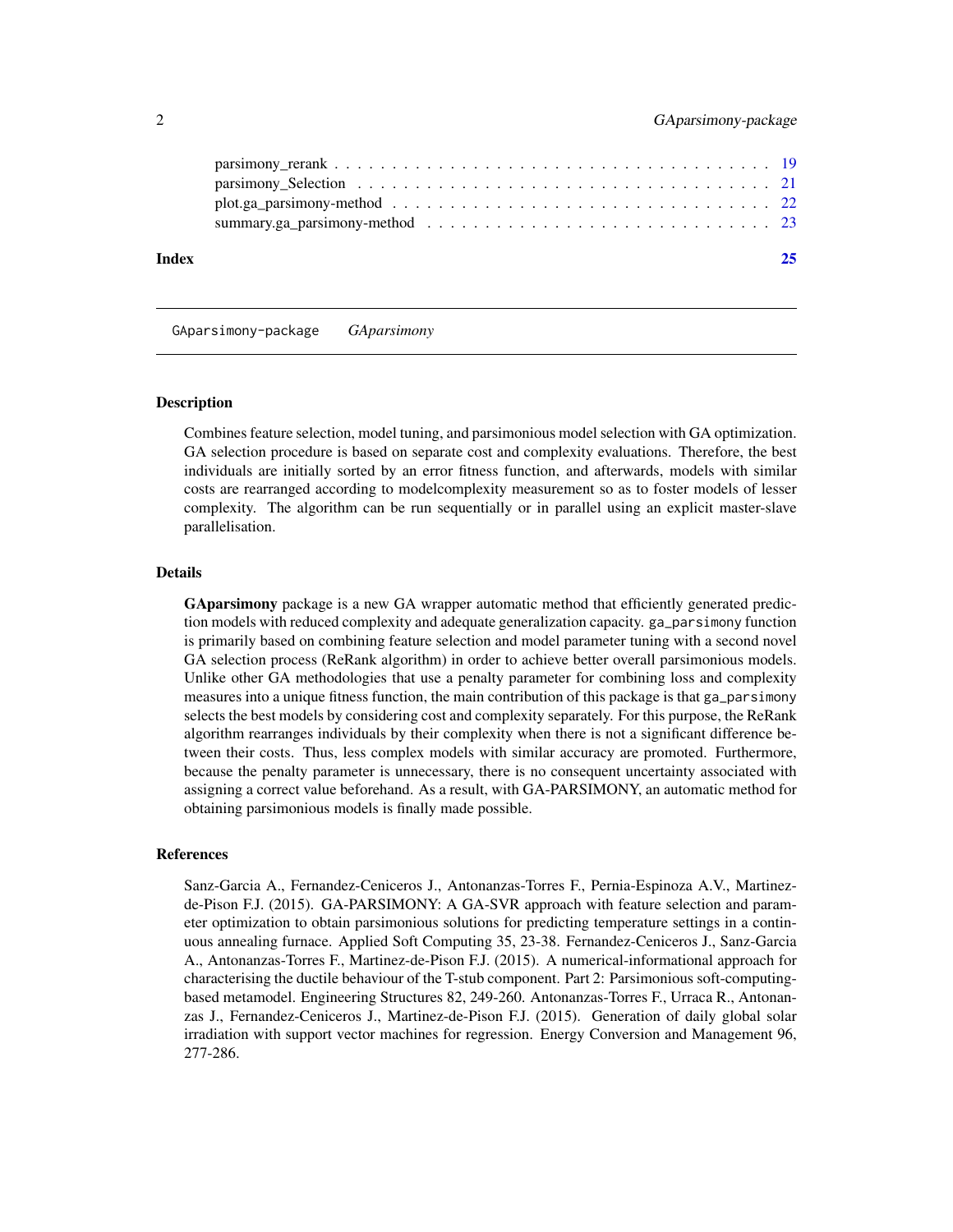# <span id="page-2-0"></span>ga\_parsimony 3

#### Author(s)

Francisco Javier Martinez de Pison Ascacibar <f jmartin@unirioja.es>

<span id="page-2-1"></span>ga\_parsimony *GA-PARSIMONY*

#### Description

A GA-based optimization method for searching accurate parsimonious models by combining feature selection, model tuning, and parsimonious model selection (PMS). PMS procedure is based on separate cost and complexity evaluations. The best individuals are initially sorted by an error fitness function, and afterwards, models with similar costs are rearranged according to model complexity measurement so as to foster models of lesser complexity. The algorithm can be run sequentially or in parallel using an explicit master-slave parallelisation.

#### Usage

```
ga_parsimony(fitness, ...,
min_param, max_param, nFeatures,
names_param=NULL, names_features=NULL,
iter_ini=0, object=NULL,
type_ini_pop="improvedLHS",
popSize = 50, pcrossover = 0.8, maxiter = 40,
feat_thres=0.90, rerank_error = 0.0, iter_start_rerank = 0,
pmutation = 0.10, feat_mut_thres=0.10, not_muted=3,
elitism = base::max(1, round(popSize * 0.20)),
population = parsimony_population,
selection = parsimony_nlrSelection,
crossover = parsimony_crossover,
mutation = parsimony_mutation,
keep_history = FALSE,
early_stop = maxiter, maxFitness = Inf, suggestions = NULL,
parallel = FALSE,
monitor = if (interactive()) parsimony_monitor else FALSE,
seed_ini = NULL, verbose=FALSE)
```
#### Arguments

fitness the fitness function, any allowable R function which takes as input an individual chromosome which combines the model parameters to tune and the features to be selected. Fitness function returns a numerical vector with three values: "validation\_cost": a robust validation cost measure, J (RMSE, AUC, Logloss). For example, n-repeated cross validation (CV) RMSE for regression or n-repeated CV Logloss or AUC for classification; "testing\_cost": testing cost obtained with a testing dataset not included in the validation process. This value is only for checking the generalization capability of the model. NA value can be supplied if there is not a testing data set; "model\_complexity": model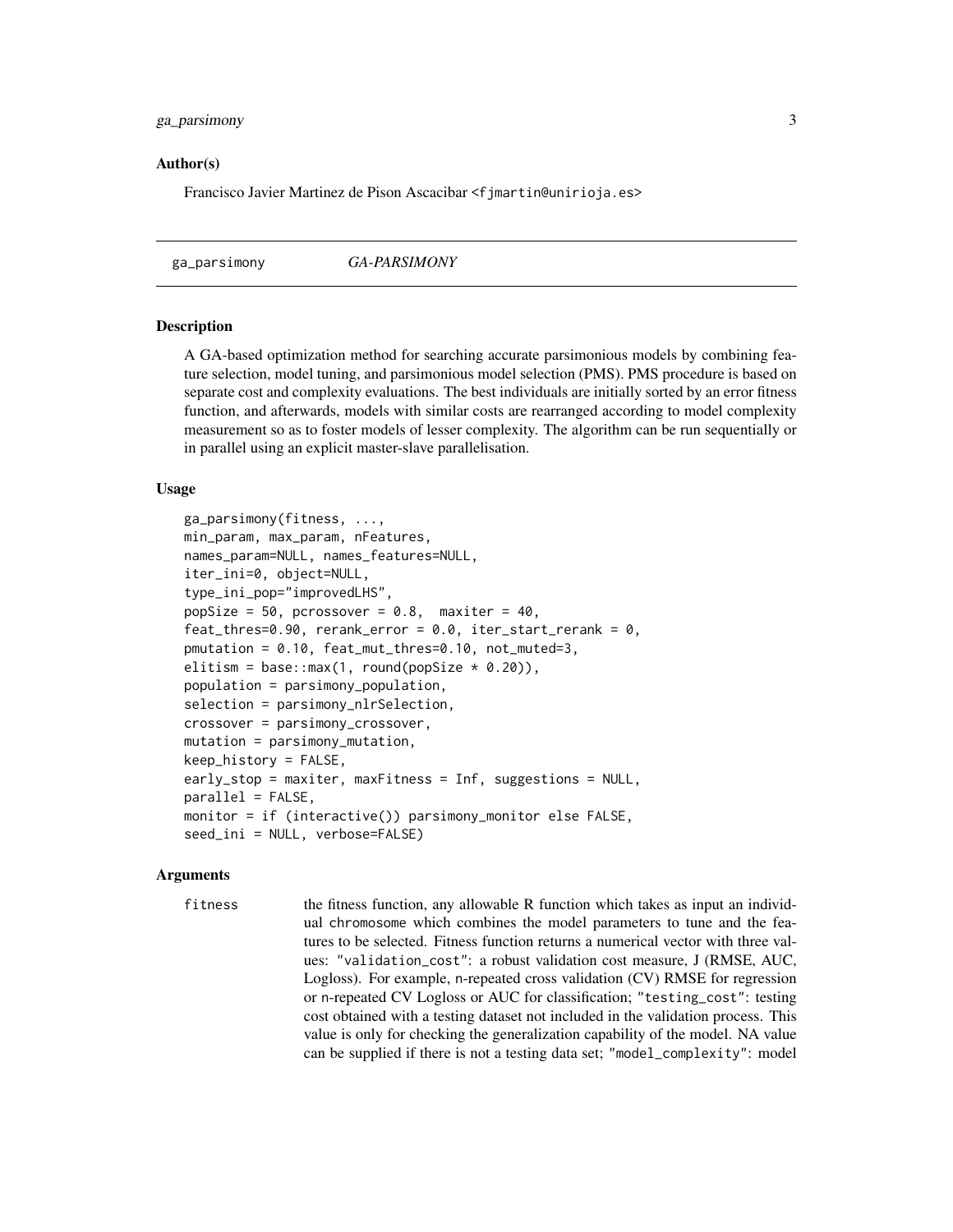<span id="page-3-0"></span>

|                   | complexity. Can be the number of features, number of support vectors in SVM,<br>sum of power of weights in ANNs, depth in Trees, generalised degrees of free-<br>dom (GDF), or another complexity metrics o combination of them.                                                                                                                                                                                                                                                                                                                                                                                                   |
|-------------------|------------------------------------------------------------------------------------------------------------------------------------------------------------------------------------------------------------------------------------------------------------------------------------------------------------------------------------------------------------------------------------------------------------------------------------------------------------------------------------------------------------------------------------------------------------------------------------------------------------------------------------|
|                   | Note: the chromosome is a concatenated real vector with the model param-<br>eters (parameters-chromosome) and the binary selection of the input features<br>(features-chromosome). For example, a chromosome defined as c(10, 0.01,<br>$(0,1,1,0,1,0,0)$ could corresponds to a SVR model parameters C=10 & gamma=0.01,<br>and a selection of three input features (second, third and fifth) from a dataset of<br>7 features (0110100).                                                                                                                                                                                            |
| $\cdots$          | additional arguments to be passed to the fitness function. This allows to write<br>fitness functions that keep some variables fixed during the search.                                                                                                                                                                                                                                                                                                                                                                                                                                                                             |
| min_param         | a vector of length equal to the model parameters providing the minimum of the<br>search space.                                                                                                                                                                                                                                                                                                                                                                                                                                                                                                                                     |
| max_param         | a vector of length equal to the model parameters providing the maximum of the<br>search space.                                                                                                                                                                                                                                                                                                                                                                                                                                                                                                                                     |
| nFeatures         | a value specifying the number of maximum input features.                                                                                                                                                                                                                                                                                                                                                                                                                                                                                                                                                                           |
| names_param       | a vector with the name of the model parameters.                                                                                                                                                                                                                                                                                                                                                                                                                                                                                                                                                                                    |
|                   | names_features a vector with the name of the input features.                                                                                                                                                                                                                                                                                                                                                                                                                                                                                                                                                                       |
| iter_ini          | initial iteration. If 'iter_ini' is $> 0$ , 'object' must be provided to continue the<br>optimization process.                                                                                                                                                                                                                                                                                                                                                                                                                                                                                                                     |
| object            | object of 'ga_parsimony' class to use if 'iter_ini'>0                                                                                                                                                                                                                                                                                                                                                                                                                                                                                                                                                                              |
| type_ini_pop      | method to create the first population with 'parsimony_population' function. This<br>function is called when iter_ini==0 and 'suggestions' are not provided. Meth-<br>ods='randomLHS','geneticLHS','improvedLHS','maximinLHS','optimumLHS','random'.<br>First 5 methods correspond with several latine hypercube sampling.                                                                                                                                                                                                                                                                                                          |
| popSize           | the population size.                                                                                                                                                                                                                                                                                                                                                                                                                                                                                                                                                                                                               |
| pcrossover        | the probability of crossover between pairs of chromosomes. Typically this is a<br>large value and by default is set to 0.8.                                                                                                                                                                                                                                                                                                                                                                                                                                                                                                        |
| maxiter           | the maximum number of iterations to run before the GA process is halted.                                                                                                                                                                                                                                                                                                                                                                                                                                                                                                                                                           |
| feat_thres        | proportion of selected features in the initial population. It is recommended a<br>high percentage of selected features for the first generations. By default is set to<br>0.90.                                                                                                                                                                                                                                                                                                                                                                                                                                                    |
| rerank_error      | when a value is provided, a second reranking process according to the model<br>complexities is called by parsimony_rerank function. Its primary objective is<br>to select individuals with high validation cost while maintaining the robustness<br>of a parsimonious model. This function switches the position of two models<br>if the first one is more complex than the latter and no significant difference is<br>found between their fitness values in terms of cost. Therefore, if the absolute<br>difference between the validation costs are lower than 'rerank_error' they are<br>considered similar. Default value=0.01 |
| iter_start_rerank |                                                                                                                                                                                                                                                                                                                                                                                                                                                                                                                                                                                                                                    |
|                   | iteration when ReRanking process is actived. Default=0. Sometimes is useful<br>not to use ReRanking process in the first generations.                                                                                                                                                                                                                                                                                                                                                                                                                                                                                              |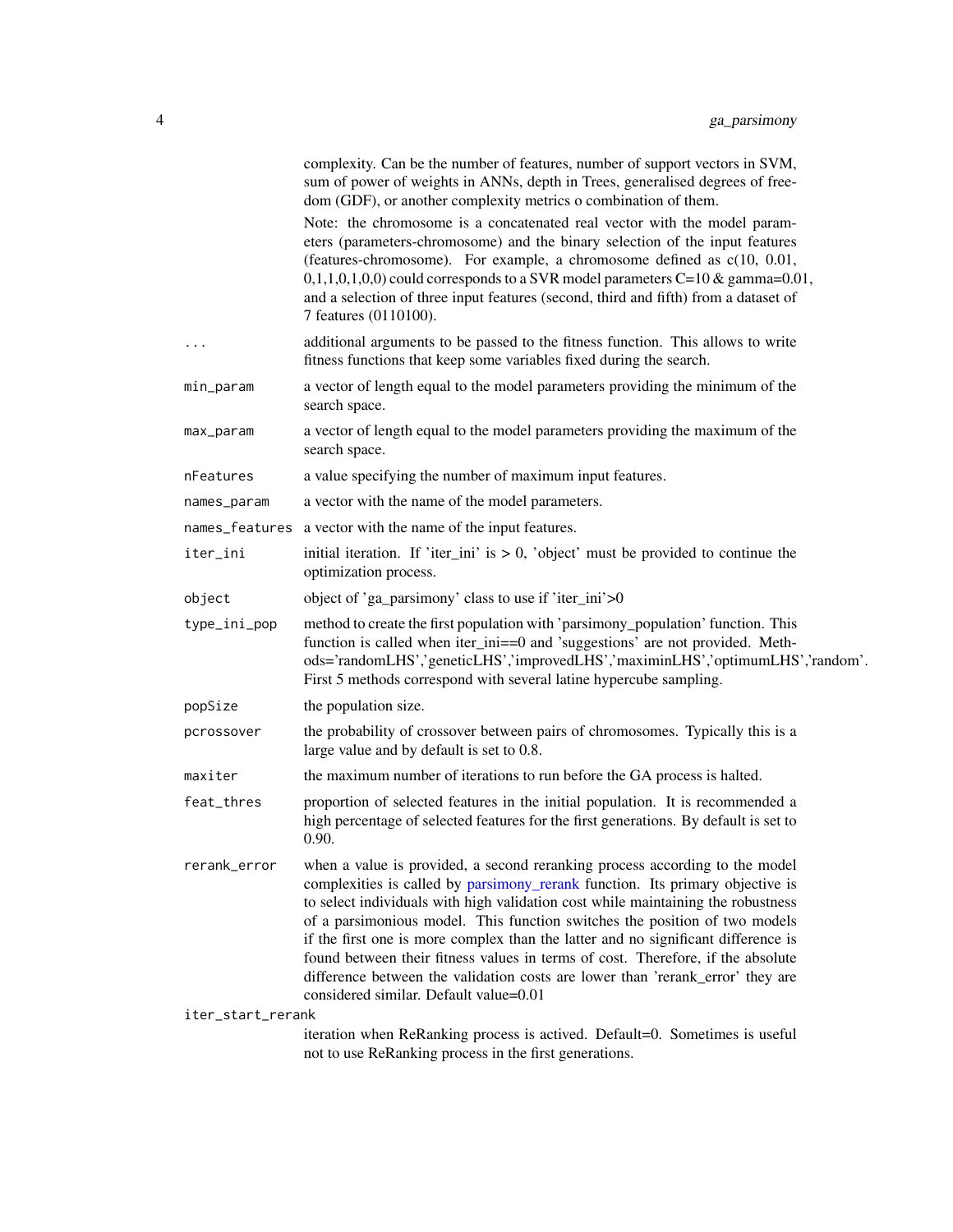# <span id="page-4-0"></span>ga\_parsimony 5

| pmutation      | the probability of mutation in a parent chromosome. Usually mutation occurs<br>with a small probability. By default is set to 0.10.                                                                                                                                                                                                                                                                                                                                                                                                                                              |
|----------------|----------------------------------------------------------------------------------------------------------------------------------------------------------------------------------------------------------------------------------------------------------------------------------------------------------------------------------------------------------------------------------------------------------------------------------------------------------------------------------------------------------------------------------------------------------------------------------|
| feat_mut_thres | probability of the muted 'features-chromosome' to be one. Default value is set<br>to 0.10.                                                                                                                                                                                                                                                                                                                                                                                                                                                                                       |
| not_muted      | number of the best elitists that are not muted in each generation. Default value<br>is set to 3.                                                                                                                                                                                                                                                                                                                                                                                                                                                                                 |
| elitism        | the number of best individuals to survive at each generation. By default the top<br>20% individuals will survive at each iteration.                                                                                                                                                                                                                                                                                                                                                                                                                                              |
| population     | an R function for randomly generating an initial population. See parsimony_population<br>for available functions.                                                                                                                                                                                                                                                                                                                                                                                                                                                                |
| selection      | an R function performing selection, i.e. a function which generates a new pop-<br>ulation of individuals from the current population probabilistically according to<br>individual fitness. See parsimony_nlrSelection for available functions.                                                                                                                                                                                                                                                                                                                                   |
| crossover      | an R function performing crossover, i.e. a function which forms offsprings by<br>combining part of the genetic information from their parents. See parsimony_crossover<br>for available functions.                                                                                                                                                                                                                                                                                                                                                                               |
| mutation       | an R function performing mutation, i.e. a function which randomly alters the<br>values of some genes in a parent chromosome. See parsimony_mutation for<br>available functions.                                                                                                                                                                                                                                                                                                                                                                                                  |
| keep_history   | If it is TRUE keeps in the list object@history each generation. This param-<br>eter must set TRUE in order to use 'plot' method or 'parsimony_importance'<br>function.                                                                                                                                                                                                                                                                                                                                                                                                           |
| early_stop     | the number of consecutive generations without any improvement in the best<br>fitness value before the GA is stopped.                                                                                                                                                                                                                                                                                                                                                                                                                                                             |
| maxFitness     | the upper bound on the fitness function after that the GA search is interrupted.<br>Default value is set to +Inf                                                                                                                                                                                                                                                                                                                                                                                                                                                                 |
| suggestions    | a matrix of solutions strings to be included in the initial population. If provided<br>the number of columns must match (object@nParams+object@nFeatures)                                                                                                                                                                                                                                                                                                                                                                                                                        |
| parallel       | a logical argument specifying if parallel computing should be used (TRUE) or<br>not (FALSE, default) for evaluating the fitness function. This argument could<br>also be used to specify the number of cores to employ; by default, this is taken<br>from detectCores. Finally, the functionality of parallelization depends on<br>system OS: on Windows only 'snow' type functionality is available, while on<br>Unix/Linux/Mac OSX both 'snow' and 'multicore' (default) functionalities are<br>available.                                                                     |
| monitor        | a logical or an R function which takes as input the current state of the ga_parsimony-class<br>object and show the evolution of the search. By default, for interactive sessions,<br>the function parsimony_monitor depending on whether or not is an RStudio<br>session, prints the average and best fitness values at each iteration. If set to plot<br>these information are plotted on a graphical device. Other functions can be writ-<br>ten by the user and supplied as argument. In non interactive sessions, by default<br>monitor = FALSE so any output is suppressed. |
| seed_ini       | an integer value containing the random number generator state. This argument<br>can be used to replicate the results of a GA search. Note that if parallel comput-<br>ing is required, the <b>doRNG</b> package must be installed.                                                                                                                                                                                                                                                                                                                                               |
| verbose        | if it is TRUE shows additional information for debugging.                                                                                                                                                                                                                                                                                                                                                                                                                                                                                                                        |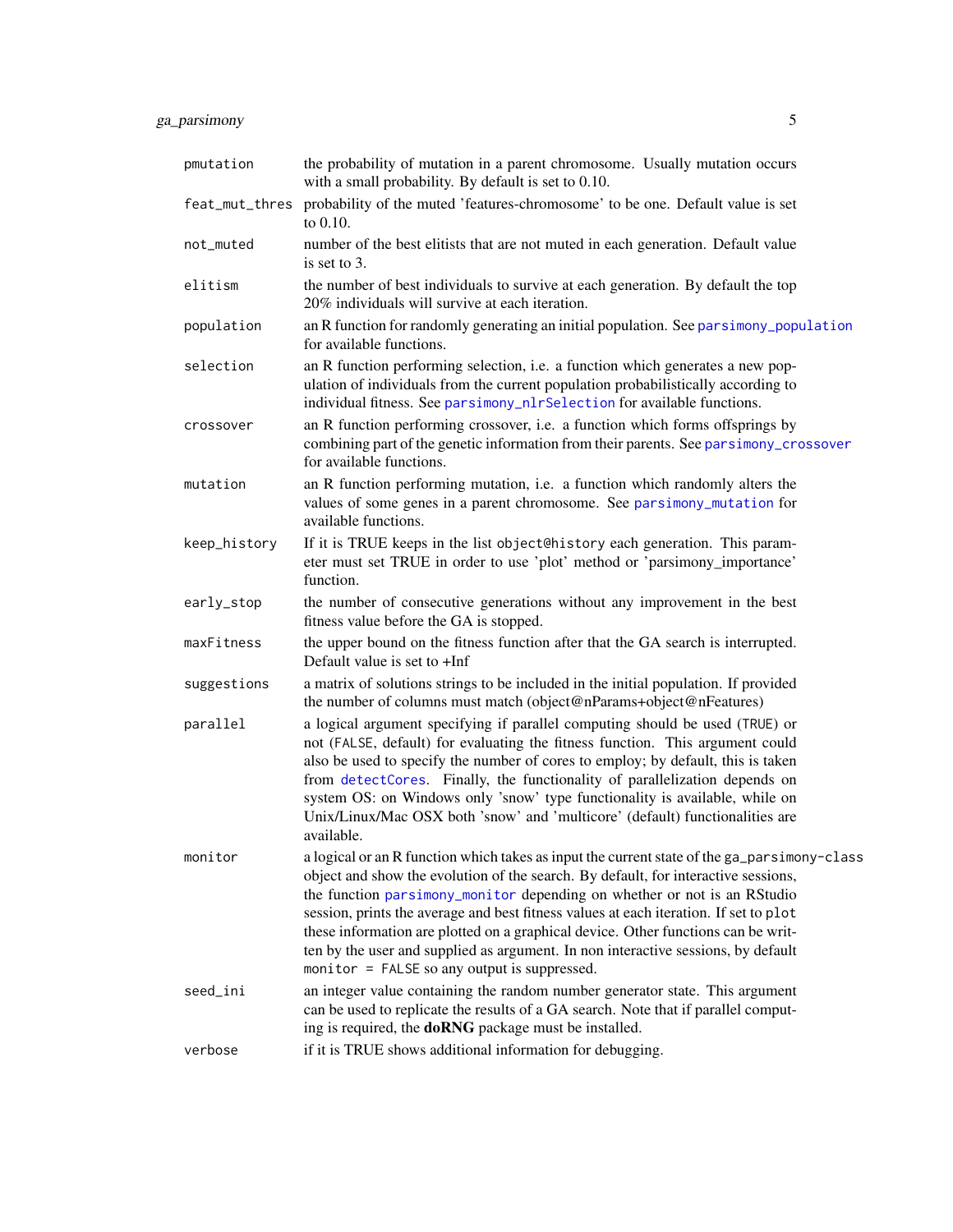#### <span id="page-5-0"></span>Details

GAparsimony package is a new GA wrapper automatic procedure that efficiently generated prediction models with reduced complexity and adequate generalization capacity. ga\_parsimony function is primarily based on combining feature selection and model parameter tuning with a second novel GA selection process (parsimony\_rerank function), in order to achieve better overall parsimonious models. Unlike other GA methodologies that use a penalty parameter for combining loss and complexity measures into a unique fitness function, the main contribution of this package is that ga\_parsimony selects the best models by considering cost and complexity separately. For this purpose, the ReRank algorithm rearranges individuals by their complexity when there is not a significant difference between their costs. Thus, less complex models with similar accuracy are promoted. Furthermore, because the penalty parameter is unnecessary, there is no consequent uncertainty associated with assigning a correct value beforehand. As a result, with GA-PARSIMONY, an automatic method for obtaining parsimonious models is finally made possible.

#### Value

Returns an object of class [ga\\_parsimony-class.](#page-12-1) See [ga\\_parsimony-class](#page-12-1) for a description of available slots information.

#### Author(s)

Francisco Javier Martinez de Pison. <fjmartin@unirioja.es>. EDMANS Group. [http://www.](http://www.mineriadatos.com) [mineriadatos.com](http://www.mineriadatos.com)

#### References

Urraca R., Sodupe-Ortega E., Antonanzas E., Antonanzas-Torres F., Martinez-de-Pison, F.J. (2017). Evaluation of a novel GA-based methodology for model structure selection: The GA-PARSIMONY. Neurocomputing, Online July 2017. https://doi.org/10.1016/j.neucom.2016.08.154

Sanz-Garcia A., Fernandez-Ceniceros J., Antonanzas-Torres F., Pernia-Espinoza A.V., Martinez-de-Pison F.J. (2015). GA-PARSIMONY: A GA-SVR approach with feature selection and parameter optimization to obtain parsimonious solutions for predicting temperature settings in a continuous annealing furnace. Applied Soft Computing 35, 23-38.

Fernandez-Ceniceros J., Sanz-Garcia A., Antonanzas-Torres F., Martinez-de-Pison F.J. (2015). A numerical-informational approach for characterising the ductile behaviour of the T-stub component. Part 2: Parsimonious soft-computing-based metamodel. Engineering Structures 82, 249-260.

Antonanzas-Torres F., Urraca R., Antonanzas J., Fernandez-Ceniceros J., Martinez-de-Pison F.J. (2015). Generation of daily global solar irradiation with support vector machines for regression. Energy Conversion and Management 96, 277-286.

#### See Also

[ga\\_parsimony-class](#page-12-1), [summary.ga\\_parsimony](#page-22-1), [plot.ga\\_parsimony](#page-21-1),

[parsimony\\_Population](#page-17-3), [parsimony\\_Selection](#page-20-2), [parsimony\\_Crossover](#page-14-2), [parsimony\\_Mutation](#page-17-4),

[parsimony\\_importance](#page-15-1), [parsimony\\_rerank](#page-18-1).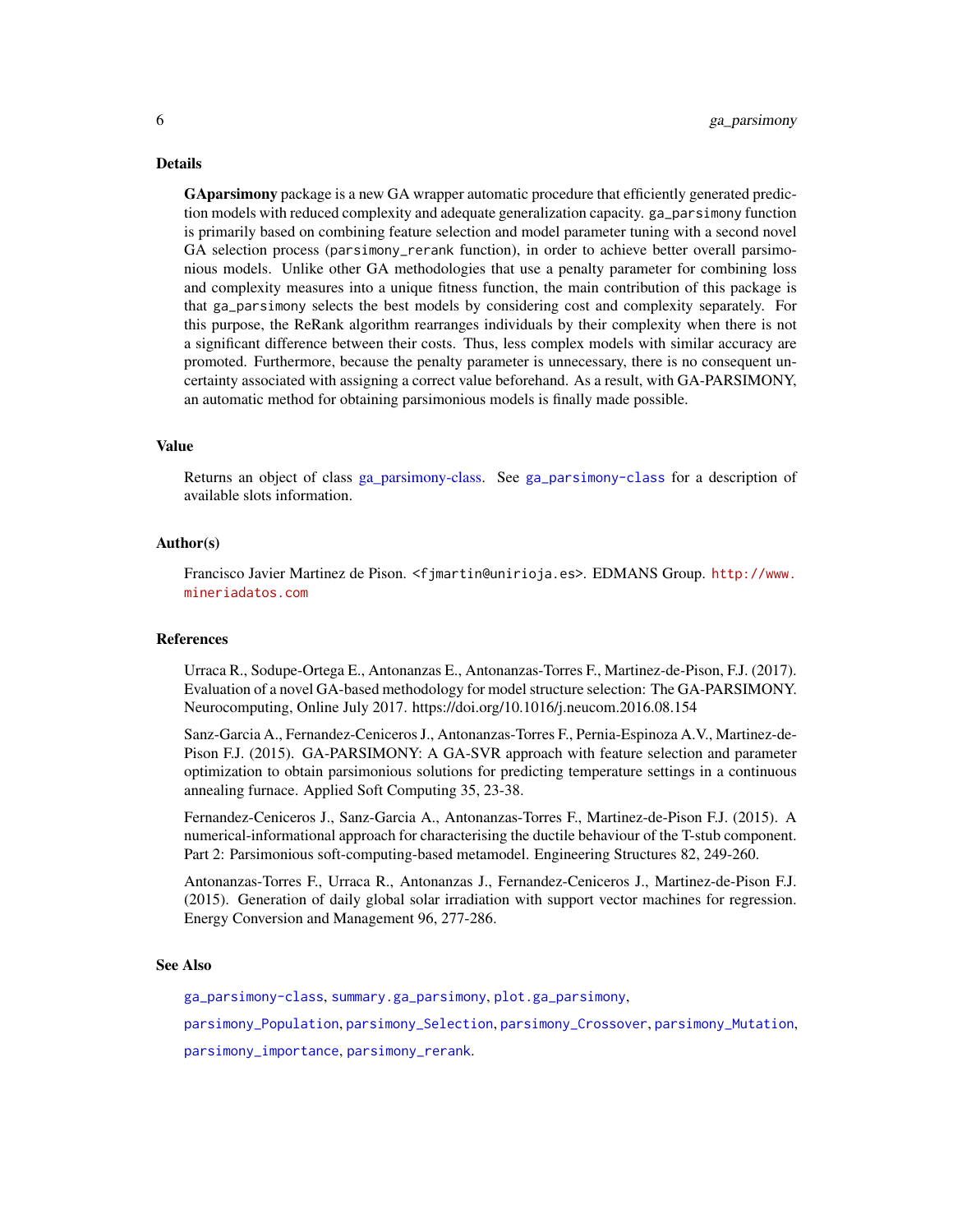# ga\_parsimony 7

#### Examples

```
#################################
### Example 1: Classification ###
#################################
# This a toy example that shows how to search, for the *iris* database,
# a parsimony classification NNET model with 'GAparsimony'
# and 'caret' packages. Validation errors and iterations have been
# reduced to speedup the process
# Training and testing Datasets
library(caret)
data(iris)
# Z-score of input features
iris_esc <- data.frame(scale(iris[,1:4]),Species=iris[,5])
# Define an 70%/30% train_val/test split of the dataset
set.seed(1234)
inTraining <- createDataPartition(iris_esc$Species, p=.70, list=FALSE)
data_train <- iris_esc[ inTraining,]
data_test <- iris_esc[-inTraining,]
# Function to evaluate each SVM individual
# ----------------------------------------
fitness_SVM <- function(chromosome, ...)
{
# First two values in chromosome are 'C' & 'sigma' of 'svmRadial' method
tuneGrid <- data.frame(C=chromosome[1],sigma=chromosome[2])
# Next values of chromosome are the selected features (TRUE if > 0.50)
selec_feat <- chromosome[3:length(chromosome)]>0.50
# Return -Inf if there is not selected features
if (sum(selec_feat)<1) return(c(kappa_val=-Inf,kappa_test=-Inf,complexity=Inf))
# Extract features from the original DB plus response (last column)
data_train_model <- data_train[,c(selec_feat,TRUE)]
data_test_model <- data_test[,c(selec_feat,TRUE)]
# Validate each individual with only a 2-CV
# Yo obtain a robust validation measure
# use 'repeatedcv' with more folds and times
# (see 2nd and 3rd examples...)
train_control \le trainControl(method = "cv", number = 2)
# train the model
set.seed(1234)
model <- train(Species ~ ., data=data_train_model,
trControl=train_control,
```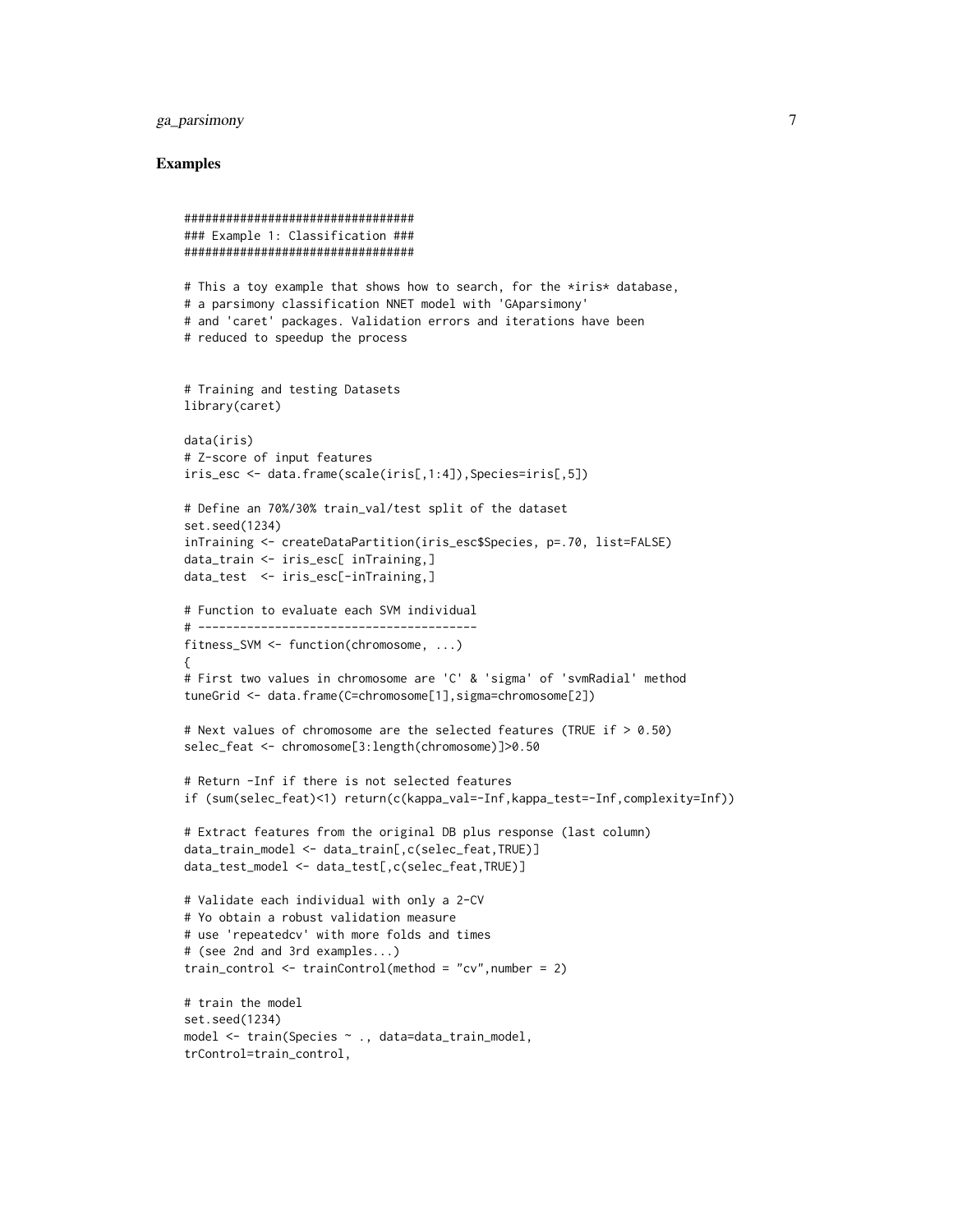```
method="svmRadial", metric="Kappa",
tuneGrid=tuneGrid, verbose=FALSE)
# Extract validation and test accuracy
accuracy_val <- model$results$Accuracy
accuracy_test <- postResample(pred=predict(model, data_test_model),
obs=data_test_model[,ncol(data_test_model)])[2]
# Obtain Complexity = Num_Features*1E6+Number of support vectors
complexity <- sum(selec_feat)*1E6+model$finalModel@nSV
# Return(validation accuracy, testing accuracy, model_complexity)
vect_errors <- c(accuracy_val=accuracy_val,
accuracy_test=accuracy_test,complexity=complexity)
return(vect_errors)
}
# ---------------------------------------------------------------------------------
# Search the best parsimonious model with GA-PARSIMONY by using Feature Selection,
# Parameter Tuning and Parsimonious Model Selection
# ---------------------------------------------------------------------------------
library(GAparsimony)
# Ranges of size and decay
min_param <- c(0.0001, 0.00001)
max_param <- c(0.9999, 0.99999)
names_param <- c("C","sigma")
# ga_parsimony can be executed with a different set of 'rerank_error' values
rerank_error <- 0.01
GAparsimony_model <- ga_parsimony(fitness=fitness_SVM,
                                  min_param=min_param,
                                  max_param=max_param,
                                  names_param=names_param,
                                  nFeatures=ncol(data_train)-1,
                                 names_features=colnames(data_train)[-ncol(data_train)],
                                  keep_history = TRUE,
                                  rerank_error = rerank_error,
                                  popSize = 10, #Change to 40
                                  maxiter = 1, # Change to 100early_stop=10,
                                  feat_thres=0.90,# Perc selec features in first iter
                                 feat_mut_thres=0.10,# Prob. feature to be 1 in mutation
                                  not_muted=1,
                                  parallel = FALSE, # speedup with n cores or TRUE=all
                                  seed\_ini = 1234)
print(paste0("Best Parsimonious SVM with C=",
  GAparsimony_model@bestsolution['C'],
```
" sigma=",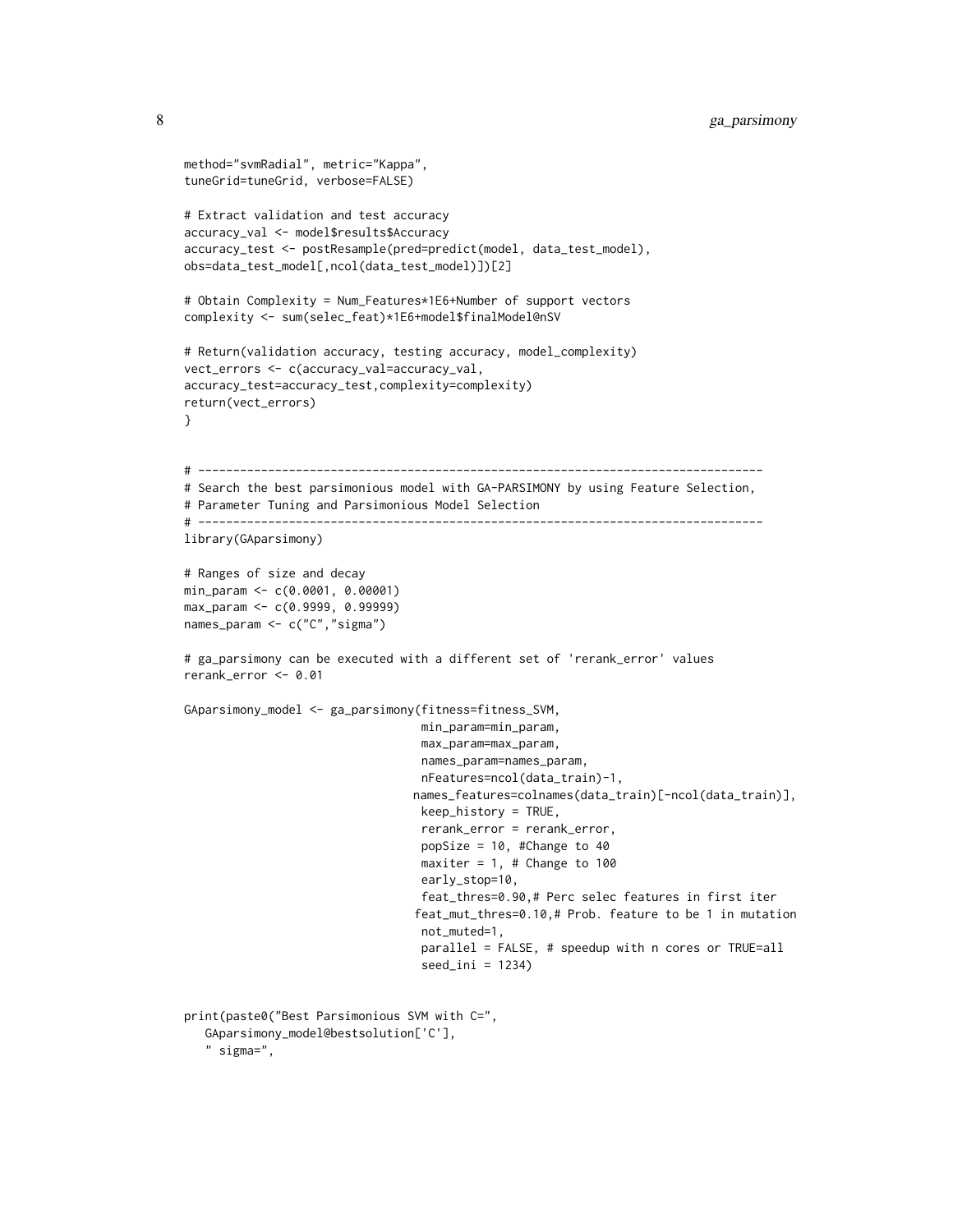# ga\_parsimony 9

```
GAparsimony_model@bestsolution['sigma'],
" -> ",
" AccuracyVal=",
round(GAparsimony_model@bestsolution['fitnessVal'],6),
" AccuracyTest=",
round(GAparsimony_model@bestsolution['fitnessTst'],6),
" Num Features=",
round(GAparsimony_model@bestsolution['complexity']/1E6,0),
" Complexity=",
round(GAparsimony_model@bestsolution['complexity'],2)))
```

```
print(summary(GAparsimony_model))
```

```
print(parsimony_importance(GAparsimony_model))
```

```
#################################
### Example 2: Classification ###
#################################
```
#This example shows how to search, for the \*Sonar\* database, #a parsimony classification SVM model with 'GAparsimony' and 'caret' packages.

```
# Training and testing Datasets
library(caret)
library(GAparsimony)
library(mlbench)
data(Sonar)
```

```
set.seed(1234)
inTraining <- createDataPartition(Sonar$Class, p=.80, list=FALSE)
data_train <- Sonar[ inTraining,]
data_test <- Sonar[-inTraining,]
```

```
# Function to evaluate each SVM individual
# ----------------------------------------
fitness_SVM <- function(chromosome, ...)
{
  # First two values in chromosome are 'C' & 'sigma' of 'svmRadial' method
  tuneGrid <- data.frame(C=chromosome[1],sigma=chromosome[2])
  # Next values of chromosome are the selected features (TRUE if > 0.50)
  selec_feat <- chromosome[3:length(chromosome)]>0.50
  # Return -Inf if there is not selected features
  if (sum(selec_feat)<1) return(c(kappa_val=-Inf,kappa_test=-Inf,complexity=Inf))
  # Extract features from the original DB plus response (last column)
  data_train_model <- data_train[,c(selec_feat,TRUE)]
  data_test_model <- data_test[,c(selec_feat,TRUE)]
```
# How to validate each individual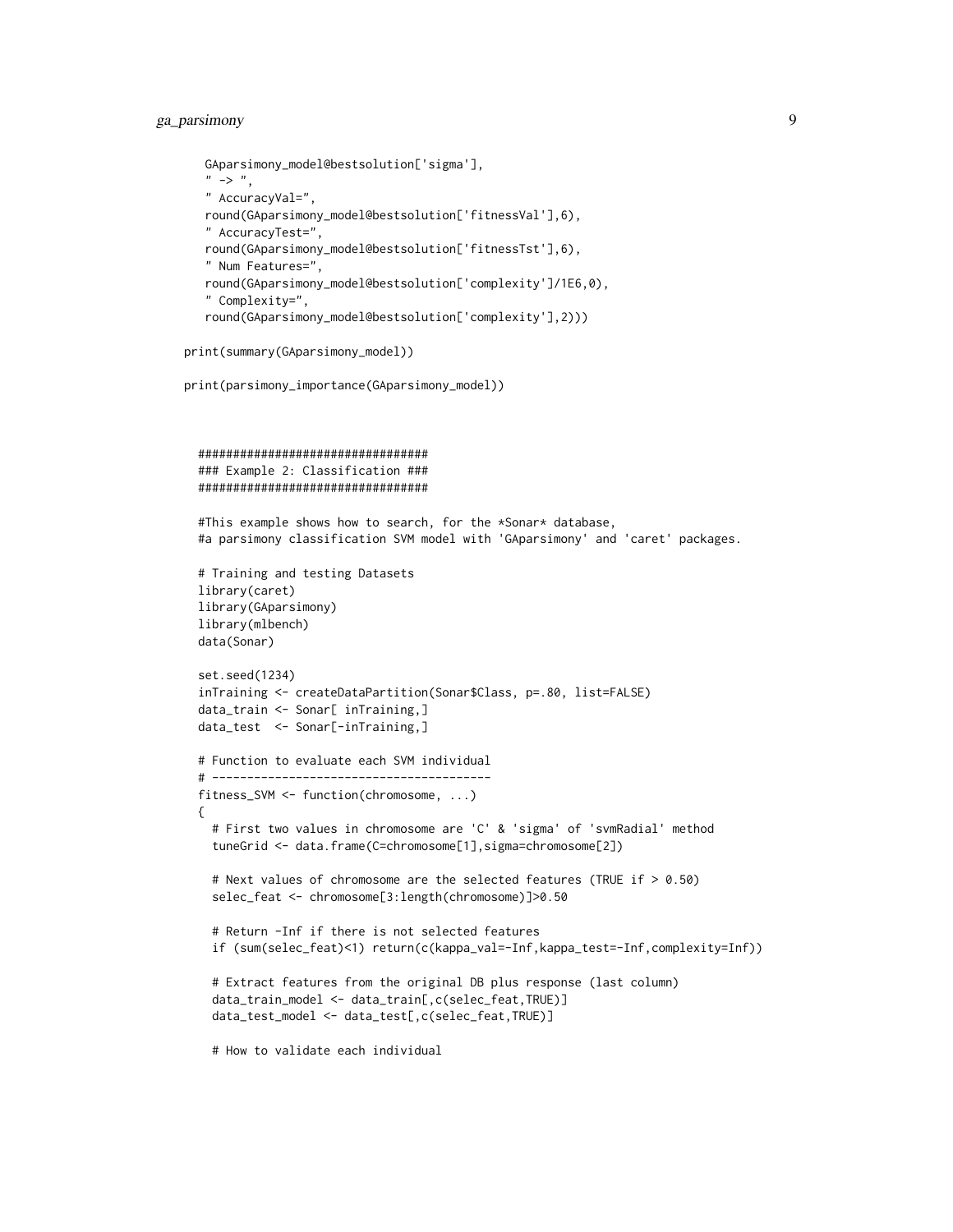```
# 'repeats' could be increased to obtain a more robust validation metric. Also,
  # 'number' of folds could be adjusted to improve the measure.
  train_control <- trainControl(method = "repeatedcv",number = 10,repeats = 10)
  # train the model
  set.seed(1234)
  model <- train(Class ~ ., data=data_train_model, trControl=train_control,
                 method="svmRadial", metric="Kappa",
 tuneGrid=tuneGrid, verbose=FALSE)
  # Extract kappa statistics (repeated k-fold CV and testing kappa)
  kappa_val <- model$results$Kappa
  kappa_test <- postResample(pred=predict(model, data_test_model),
                  obs=data_test_model[,ncol(data_test_model)])[2]
  # Obtain Complexity = Num_Features*1E6+Number of support vectors
  complexity <- sum(selec_feat)*1E6+model$finalModel@nSV
  # Return(-validation error, -testing error, model_complexity)
  vect_errors <- c(kappa_val=kappa_val,kappa_test=kappa_test,complexity=complexity)
  return(vect_errors)
}
# ---------------------------------------------------------------------------------
# Search the best parsimonious model with GA-PARSIMONY by using Feature Selection,
# Parameter Tuning and Parsimonious Model Selection
# ---------------------------------------------------------------------------------
library(GAparsimony)
# Ranges of size and decay
min_param <- c(00.0001, 0.00001)
max_param <- c(99.9999, 0.99999)
names_param <- c("C","sigma")
# ga_parsimony can be executed with a different set of 'rerank_error' values
rerank_error <- 0.001
# 40 individuals per population, 100 max generations with an early stopping
# of 10 generations (CAUTION! 7.34 minutes with 8 cores)!!!!!
GAparsimony_model <- ga_parsimony(fitness=fitness_SVM,
                                  min_param=min_param,
                                  max_param=max_param,
                                  names_param=names_param,
                                  nFeatures=ncol(data_train)-1,
                               names_features=colnames(data_train)[-ncol(data_train)],
                                  keep_history = TRUE,
                                  rerank_error = rerank_error,
                                  popSize = 40,
                                  maxiter = 100,
                                  early_stop=10,
                                  feat_thres=0.90,# Perc selec features in first iter
                               feat_mut_thres=0.10,# Prob. feature to be 1 in mutation
                                  parallel = TRUE, seed_ini = 1234)
```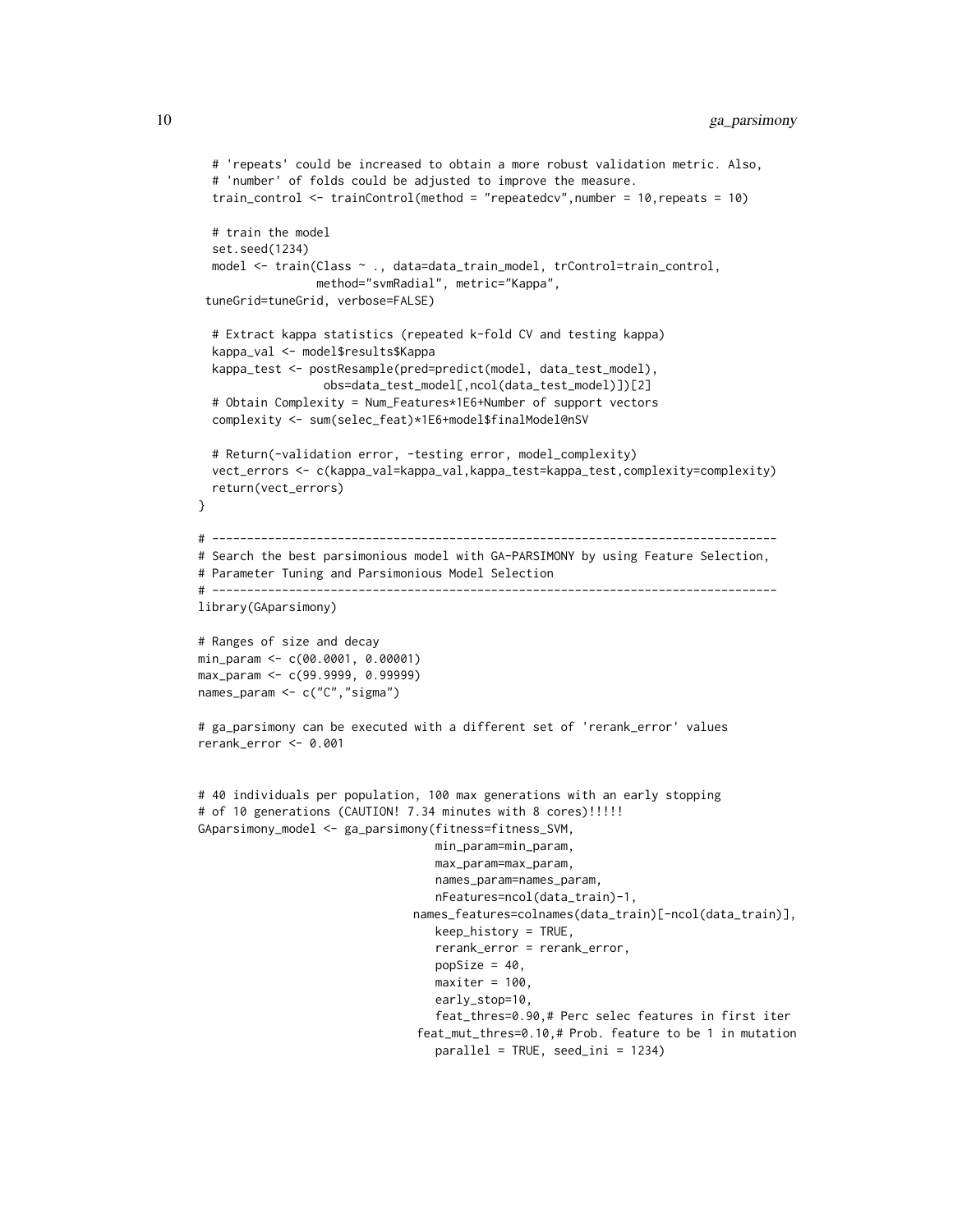```
print(paste0("Best Parsimonious SVM with C=",
             GAparsimony_model@bestsolution['C'],
             " sigma=",
             GAparsimony_model@bestsolution['sigma'],
             " -> ",
             " KappaVal=",
             round(GAparsimony_model@bestsolution['fitnessVal'],6),
             " KappaTst=",
             round(GAparsimony_model@bestsolution['fitnessTst'],6),
             " Num Features=",
             round(GAparsimony_model@bestsolution['complexity']/1E6,0),
             " Complexity=",
             round(GAparsimony_model@bestsolution['complexity'],2)))
```

```
print(summary(GAparsimony_model))
```

```
# Plot GA evolution ('keep_history' must be TRUE)
elitists <- plot(GAparsimony_model)
```

```
# Percentage of appearance of each feature in elitists
print(parsimony_importance(GAparsimony_model))
```

```
#############################
### Example 3: Regression ###
#############################
```
# This example shows how to search, for the \*Boston\* database, a parsimony regressor ANN # model with 'GAparsimony' and 'caret' packages.

```
# Load Boston database and scale it
library(MASS)
data(Boston)
Boston_scaled <- data.frame(scale(Boston))
```

```
# Define an 80%/20% train/test split of the dataset
set.seed(1234)
trainIndex <- createDataPartition(Boston[,"medv"], p=0.80, list=FALSE)
data_train <- Boston_scaled[trainIndex,]
data_test <- Boston_scaled[-trainIndex,]
# Restore 'Response' to original values
data_train[,ncol(data_train)] <- Boston$medv[trainIndex]
data_test[,ncol(data_test)] <- Boston$medv[-trainIndex]
print(dim(data_train))
print(dim(data_test))
```
# Function to evaluate each ANN individual # --------------------------------------- fitness\_NNET <- function(chromosome, ...)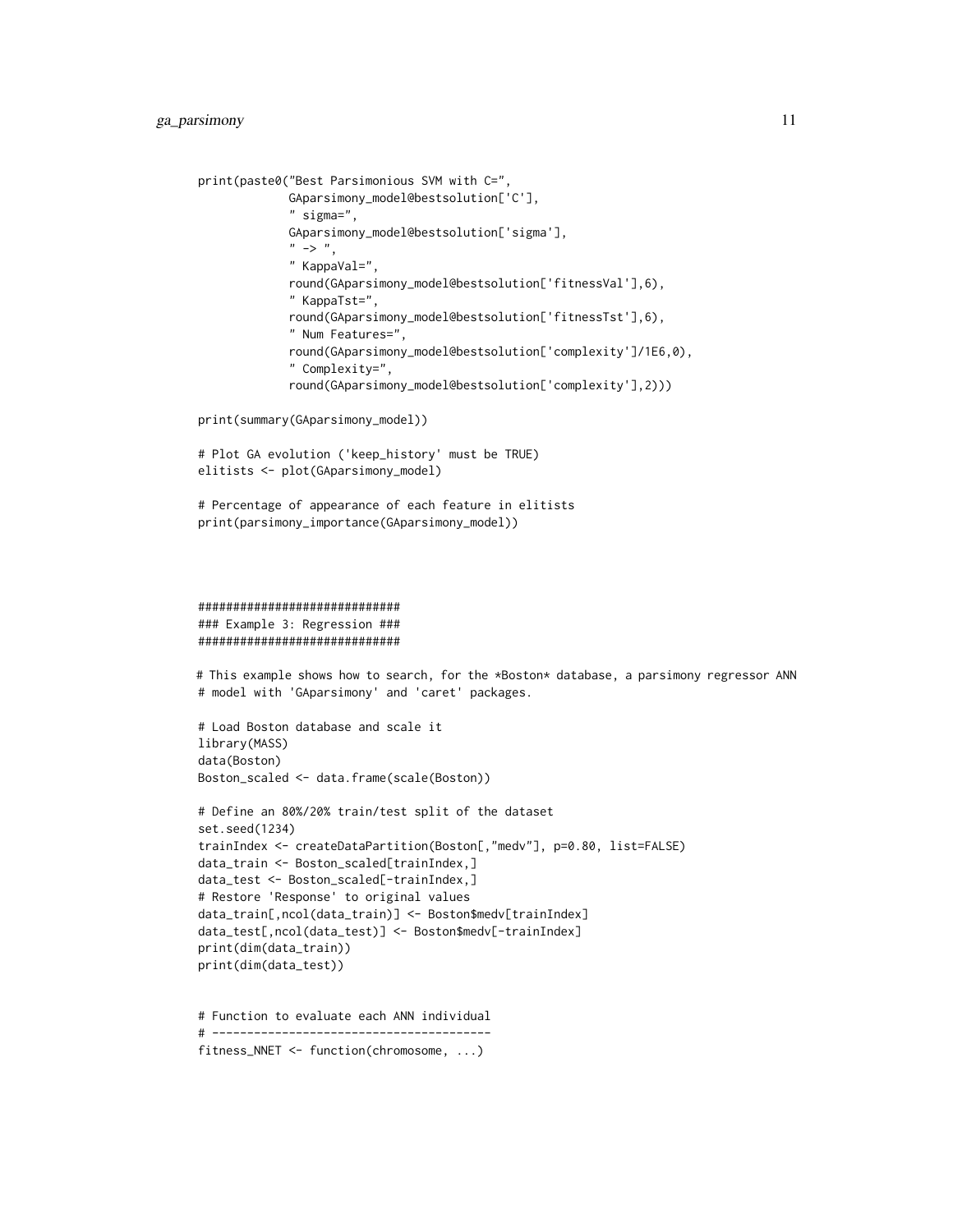```
{
  # First two values in chromosome are 'size' & 'decay' of 'nnet' method
  tuneGrid <- data.frame(size=round(chromosome[1]),decay=chromosome[2])
  # Next values of chromosome are the selected features (TRUE if > 0.50)
  selec_feat <- chromosome[3:length(chromosome)]>0.50
  if (sum(selec_feat)<1) return(c(rmse_val=-Inf,rmse_test=-Inf,complexity=Inf))
  # Extract features from the original DB plus response (last column)
  data_train_model <- data_train[,c(selec_feat,TRUE)]
  data_test_model <- data_test[,c(selec_feat,TRUE)]
  # How to validate each individual
  # 'repeats' could be increased to obtain a more robust validation metric. Also,
  # 'number' of folds could be adjusted to improve the measure.
  train_control <- trainControl(method = "repeatedcv",number = 10,repeats = 5)
  # train the model
  set.seed(1234)
  model <- train(medv ~ ., data=data_train_model, trControl=train_control,
                 method="nnet", tuneGrid=tuneGrid, trace=FALSE, linout = 1)
  # Extract errors
  rmse_val <- model$results$RMSE
  rmse_test <- sqrt(mean((unlist(predict(model, newdata = data_test_model)) -
                            data_test_model$medv)^2))
  # Obtain Complexity = Num_Features*1E6+sum(neural_weights^2)
  complexity <- sum(selec_feat)*1E6+sum(model$finalModel$wts*model$finalModel$wts)
  # Return(-validation error, -testing error, model_complexity)
  # errors are negative because GA-PARSIMONY tries to maximize values
  vect_errors <- c(rmse_val=-rmse_val,rmse_test=-rmse_test,complexity=complexity)
  return(vect_errors)
}
# ---------------------------------------------------------------------------------
# Search the best parsimonious model with GA-PARSIMONY by using Feature Selection,
# Parameter Tuning and Parsimonious Model Selection
# ---------------------------------------------------------------------------------
library(GAparsimony)
# Ranges of size and decay
min_param <- c(1, 0.0001)
max_param <- c(25 , 0.9999)
names_param <- c("size","decay")
# ga_parsimony can be executed with a different set of 'rerank_error' values
rerank_error <- 0.01
# 40 individuals per population, 100 max generations with an early stopping
# of 10 generations (CAUTION! 33.89 minutes with 8 cores)!!!!!
GAparsimony_model <- ga_parsimony(fitness=fitness_NNET,
                                  min_param=min_param,
```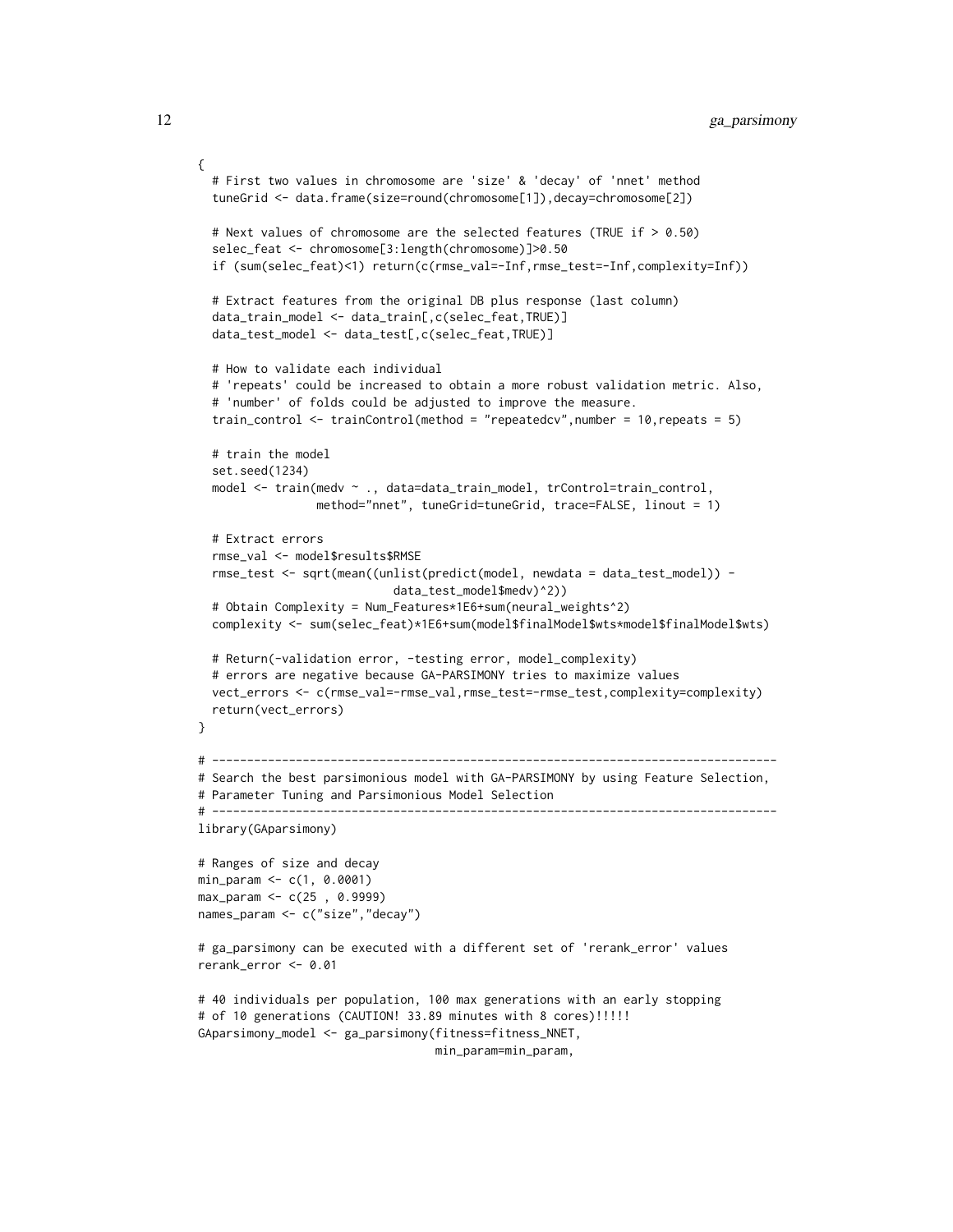```
max_param=max_param,
                                  names_param=names_param,
                                  nFeatures=ncol(data_train)-1,
                               names_features=colnames(data_train)[-ncol(data_train)],
                                  keep_history = TRUE,
                                  rerank_error = rerank_error,
                                  popSize = 40,maxiter = 100, # Change to 100early_stop=10,
                                  feat_thres=0.90,# Perc selec features in first iter
                               feat_mut_thres=0.10,# Prob. feature to be 1 in mutation
                                  not_muted=2,
                                  parallel = TRUE, seed_ini = 1234)
print(paste0("Best Parsimonious ANN with ",
             round(GAparsimony_model@bestsolution['size']),
             " hidden neurons and decay=",
             GAparsimony_model@bestsolution['decay'],
             " -> ",
             " RMSEVal=",
             round(-GAparsimony_model@bestsolution['fitnessVal'],6),
             " RMSETst=",
             round(-GAparsimony_model@bestsolution['fitnessTst'],6)))
print(summary(GAparsimony_model))
# Plot GA evolution ('keep_history' must be TRUE)
elitists <- plot(GAparsimony_model)
# Percentage of appearance of each feature in elitists
print(parsimony_importance(GAparsimony_model))
```
<span id="page-12-1"></span>ga\_parsimony-class *Class "ga\_parsimony"*

#### **Description**

An S4 class for searching parsimonious models by feature selection and parameter tuning with genetic algorithms.

#### Objects from the Class

Objects can be created by calls to the [ga\\_parsimony](#page-2-1) function.

#### Slots

call an object of class "call" representing the matched call;

min\_param a vector of length equal to the model parameters providing the minimum of the search space;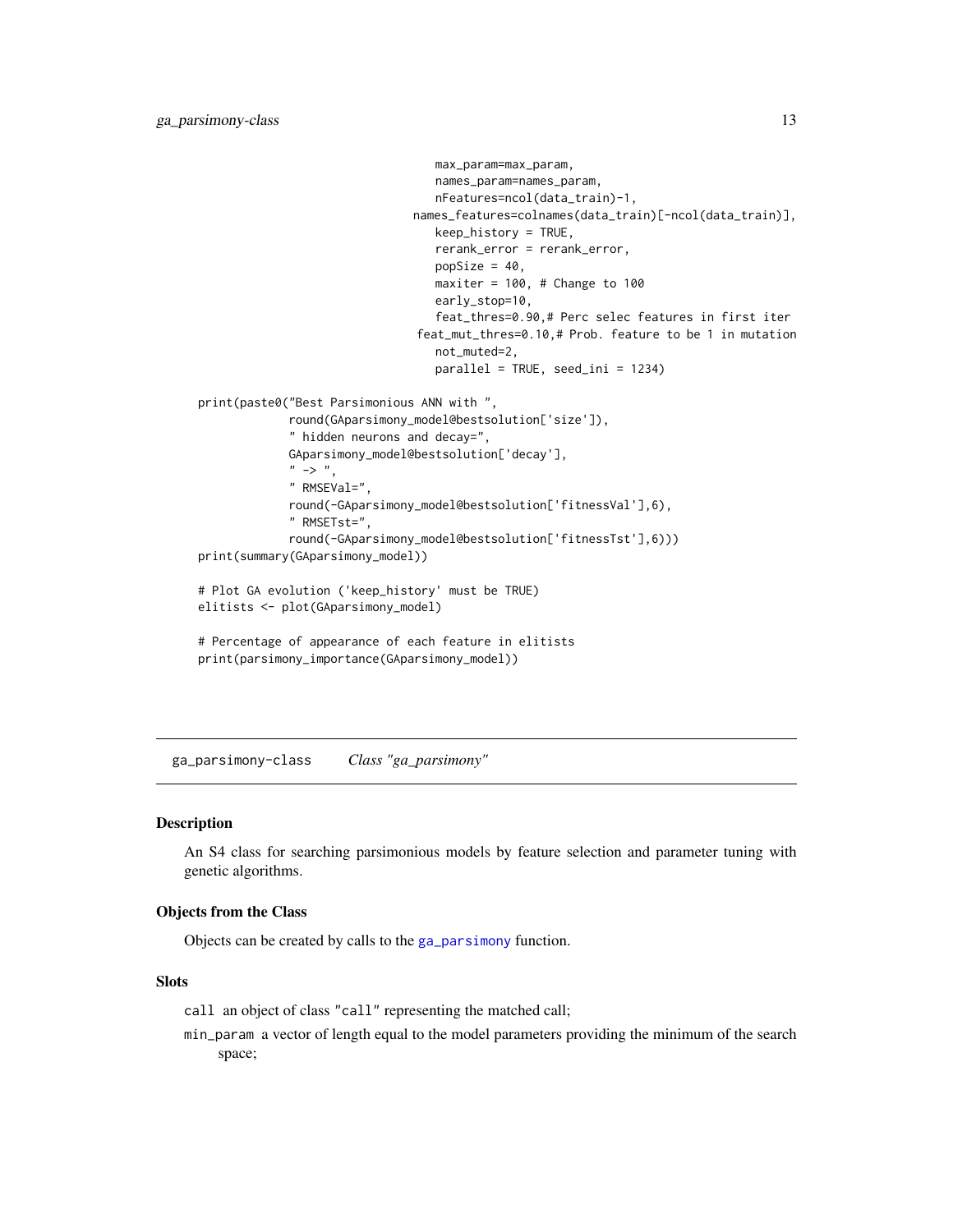- max\_param a vector of length equal to the model parameters providing the maximum of the search space;
- nParams a value specifying the number of model parameter to be tuned;
- feat\_thres proportion of selected features in the initial population. It is recommended a high percentage of selected features for the first generations;
- feat\_mut\_thres threshold to consider a random number between 0 and 1 is considered one if a value of the parameters-chromosome is muted. Default value is set to 0.5;
- not\_muted number of the best elitists that are not muted. Default value is set to 3;
- rerank\_error when a value distinct to zero is provided a second reranking process according to the model complexities is called by 'parsimonyReRank' function. Its primary objective is to select individuals with high validation cost while maintaining the robustness of a parsimonious model. This function switches the position of two models if the first one is more complex than the latter and no significant difference is found between their fitness values in terms of cost. Therefore, if the absolute difference between the validation costs are lower than 'rerank\_error' they are considered similar. Default value=0.01;

nFeatures a value specifying the number of maximum input features;

names\_param a vector with the name of the model parameters;

- names\_features a vector with the name of the input features;
- popSize the population size;
- iter the actual (or final) iteration of GA search;
- iter\_start\_rerank iteration when ReRanking process is actived. Default=0. Sometimes is useful not to use ReRanking process in the first generations;
- early\_stop the number of consecutive generations without any improvement in the best fitness value before the GA is stopped;
- maxiter the maximum number of iterations to run before the GA search is halted;

minutes\_gen elapsed time of this generation (in minutes);

minutes\_total total elapsed time (in minutes);

suggestions a matrix of user provided solutions and included in the initial population;

population the current (or final) population;

elitism the number of best fitness individuals to survive at each generation;

pcrossover the crossover probability;

pmutation the mutation probability;

fitnessval the values of validation cost for the current (or final) population;

fitnesstst the values of testing cost for the current (or final) population;

complexity the values of model complexities for the current (or final) population;

summary a matrix of summary statistics for fitness values at each iteration (along the rows);

bestSolList a list with the best solution of all iterations;

bestfitnessVal the validation cost of the best solution at the last iteration;

bestfitnessTst the testing cost of the best solution at the last iteration;

bestcomplexity the model complexity of the best solution at the last iteration;

bestsolution the best solution at the last iteration;

history a list with the population of all iterations;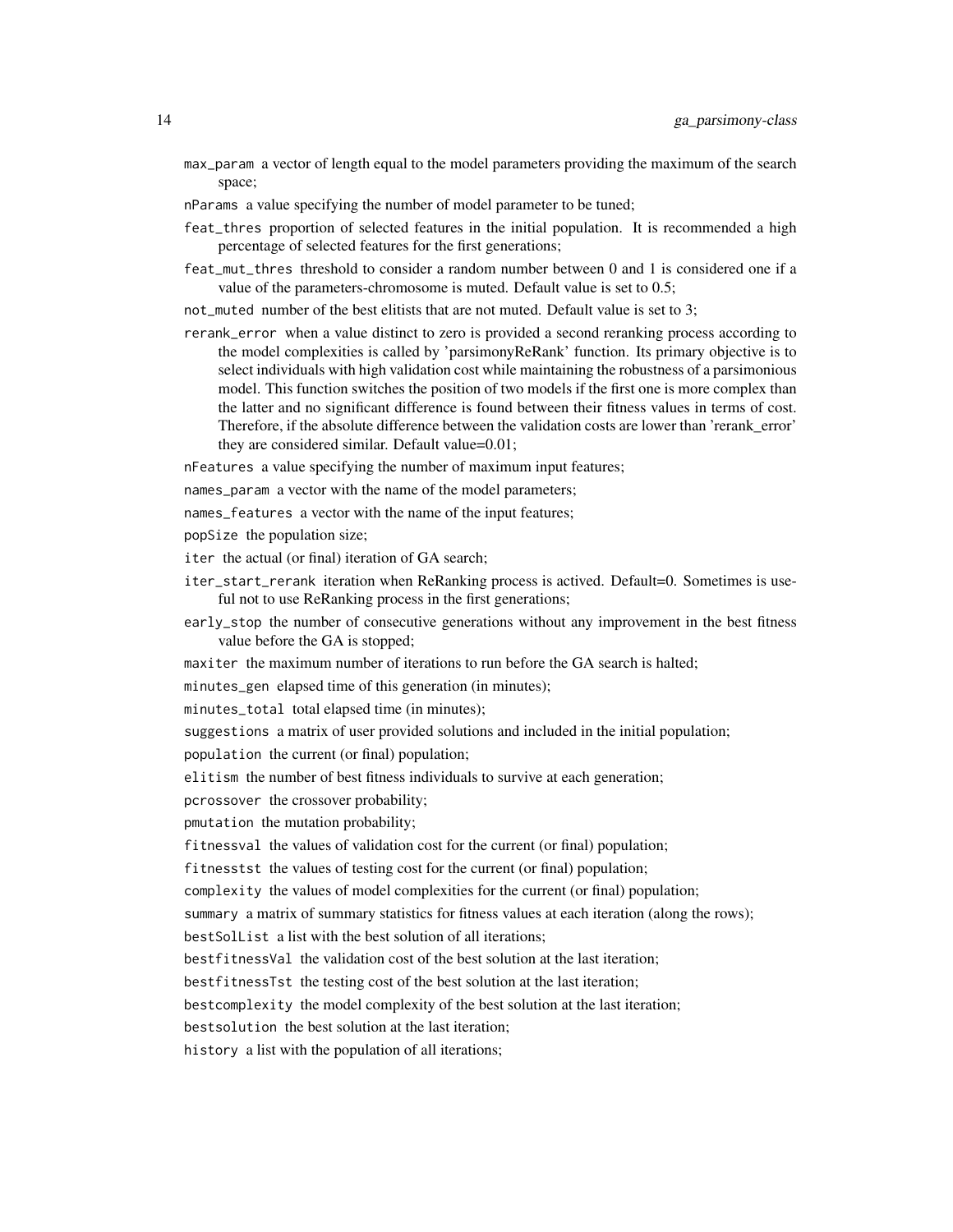#### <span id="page-14-0"></span>numericOrNA-class 15

#### Author(s)

Francisco Javier Martinez-de-Pison. <fjmartin@unirioja.es>. EDMANS Group. http://www.mineriadatos.com

#### See Also

For examples of usage see [ga\\_parsimony](#page-2-1).

| numericOrNA-class | Virtual Class "numericOrNA" - Simple Class for subassignment Val- |
|-------------------|-------------------------------------------------------------------|
|                   | ues                                                               |

#### Description

The class "numericOrNA" is a simple class union ([setClassUnion](#page-0-0)) of "numeric" and "logical".

# Objects from the Class

Since it is a virtual Class, no objects may be created from it.

#### Examples

```
showClass("numericOrNA")
```
<span id="page-14-1"></span>parsimony\_crossover *Crossover operators in GA-PARSIMONY*

# <span id="page-14-2"></span>Description

Functions implementing particular crossover genetic operator for GA-PARSIMONY. Method uses for model parameters Heuristic Blending and random swapping for binary selected features.

# Usage

```
parsimony_crossover(object, parents, alpha=0.1, perc_to_swap=0.5, ...)
```
#### Arguments

| object       | An object of class "ga_parsimony", usually resulting from a call to function<br>ga_parsimony.                        |
|--------------|----------------------------------------------------------------------------------------------------------------------|
| parents      | A two-rows matrix of values indexing the parents from the current population.                                        |
| alpha        | A tuning parameter for the Heuristic Blending outer bounds [Michalewicz, 1991].<br>Typical and default value is 0.1. |
| perc_to_swap | Percentage of features for swapping in the crossovering process.                                                     |
| $\cdots$     | Further arguments passed to or from other methods.                                                                   |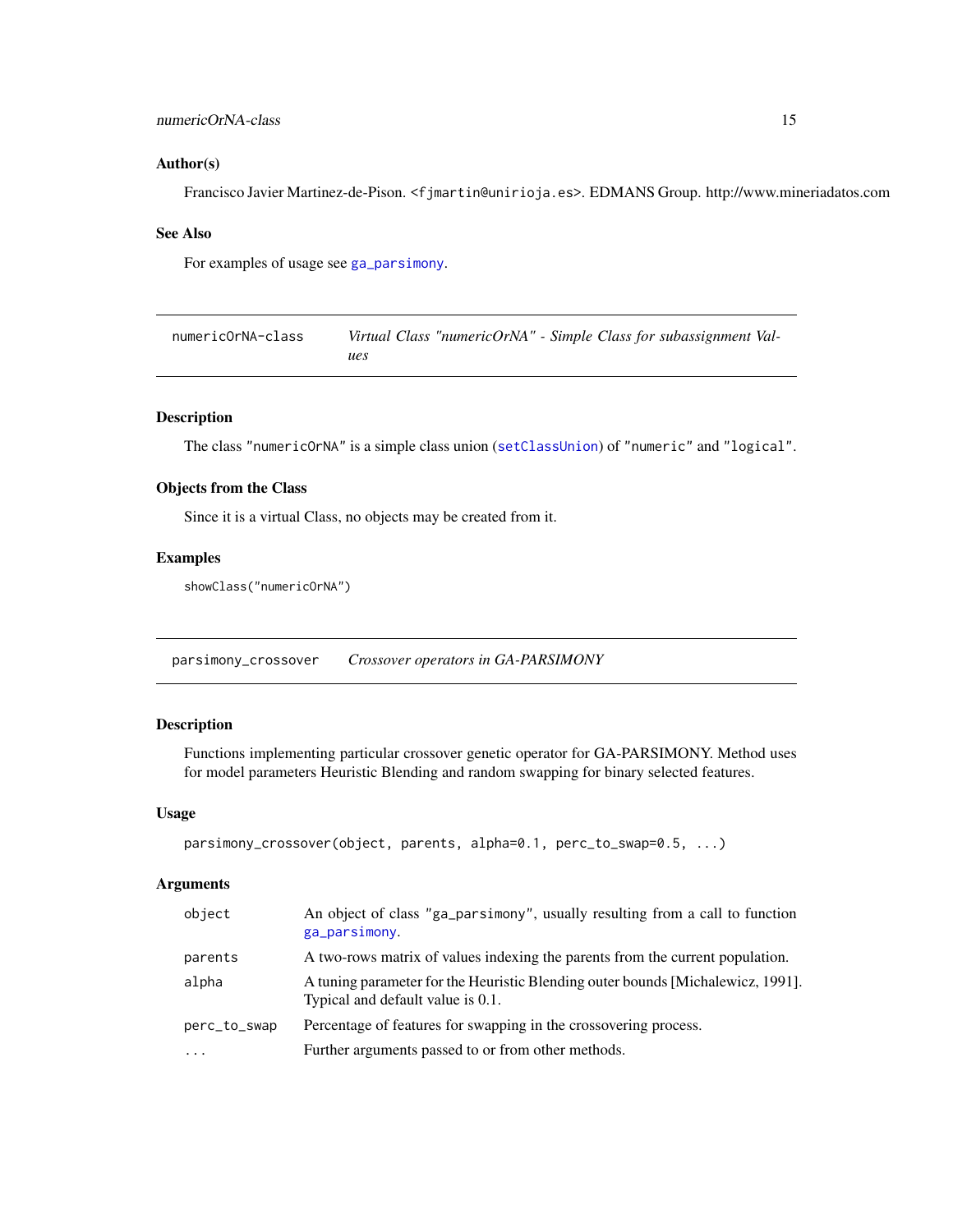# <span id="page-15-0"></span>Value

Return a list with two elements:

| children   | Matrix of dimension 2 times the number of decision variables containing the<br>generated offsprings;                                                                                                                     |
|------------|--------------------------------------------------------------------------------------------------------------------------------------------------------------------------------------------------------------------------|
| fitnessval | Vector of length 2 containing the fitness validation values for the offsprings. A<br>value NA is returned if an offspring is different (which is usually the case) from<br>the two parents.                              |
| fitnesstst | Vector of length 2 containing the fitness with the test database (if it was sup-<br>plied), for the offsprings. A value NA is returned if an offspring is different<br>(which is usually the case) from the two parents. |
| complexity | Vector of length 2 containing the model complexity for the offsprings. A value<br>NA is returned if an offspring is different (which is usually the case) from the two<br>parents.                                       |

# Author(s)

Francisco Javier Martinez de Pison. <fjmartin@unirioja.es>. EDMANS Group. [http://www.](http://www.mineriadatos.com) [mineriadatos.com](http://www.mineriadatos.com)

# See Also

[ga\\_parsimony](#page-2-1)

<span id="page-15-1"></span>parsimony\_importance *Percentage of appearance of each feature in elitist population*

# Description

Shows the percentage of appearance of each feature in the whole GA-PARSIMONY process but only for the elitist-population.

# Usage

parsimony\_importance(object, verbose=FALSE, ...)

# Arguments

| object  | An object of class "ga_parsimony" resulting from a call to function ga_parsimony<br>with keep_history parameter set to TRUE. |
|---------|------------------------------------------------------------------------------------------------------------------------------|
| verbose | If it is TRUE shows additional information.                                                                                  |
| $\cdot$ | Further arguments passed to or from other methods.                                                                           |

# Details

parsimony\_importance extracts elistist population from all generations. Obtains the percentage of appearance of each feature in the all GA process. Return the features higher-ordered.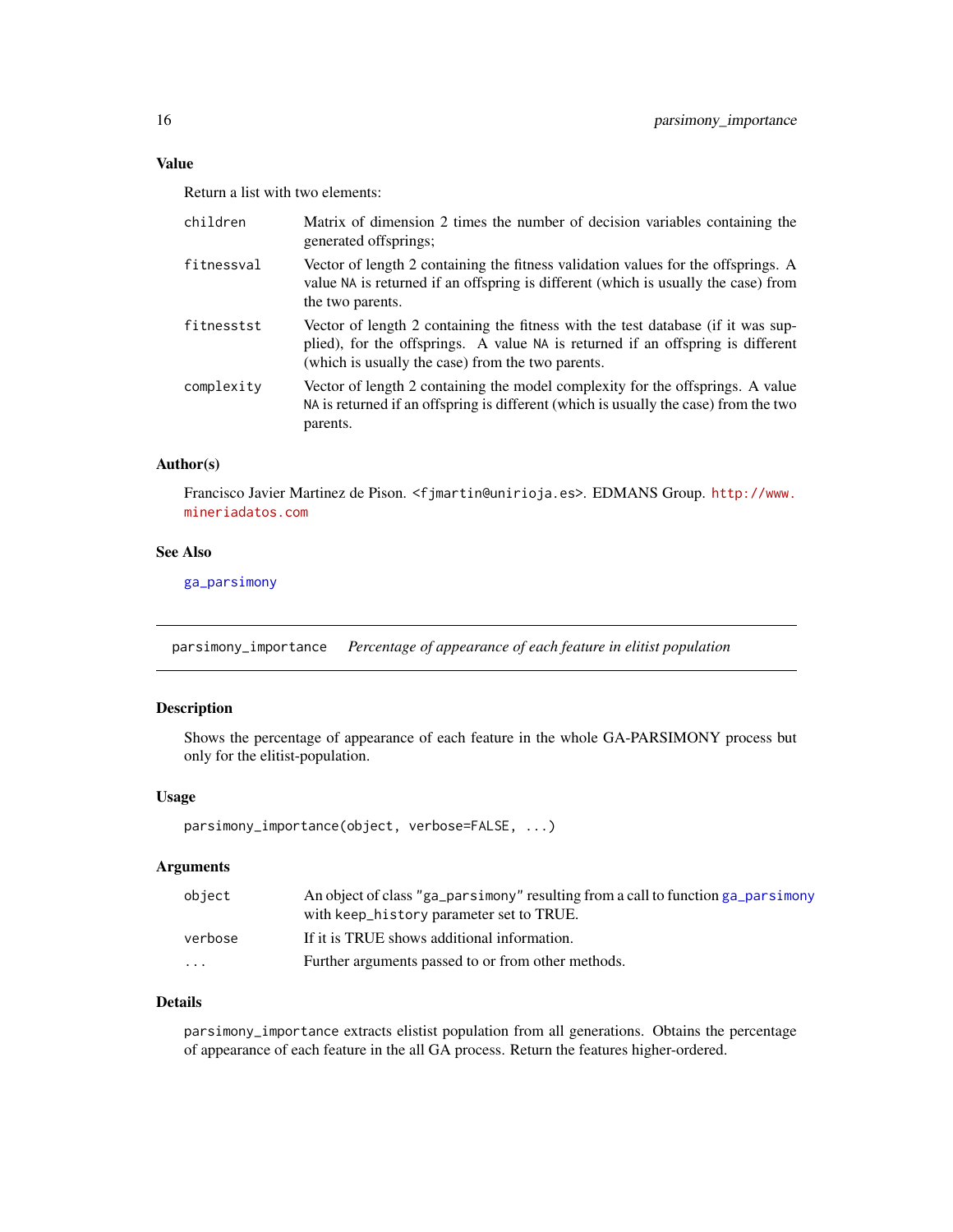# <span id="page-16-0"></span>Value

Return a vector with the higher-ordered percentage of appearance of each feature in the elitistpopulation and in the whole GA process.

# Author(s)

Francisco Javier Martinez de Pison. <fjmartin@unirioja.es>. EDMANS Group. [http://www.](http://www.mineriadatos.com) [mineriadatos.com](http://www.mineriadatos.com)

# See Also

[ga\\_parsimony](#page-2-1)

<span id="page-16-1"></span>parsimony\_monitor *Functions for monitoring GA-PARSIMONY algorithm evolution*

### Description

Functions to print summary statistics of fitness values at each iteration of a GA search.

#### Usage

```
parsimony_monitor(object, digits = getOption("digits"), ...)
```
# Arguments

| object    | An object of class "ga_parsimony", usually resulting from a call to function<br>ga_parsimony. |
|-----------|-----------------------------------------------------------------------------------------------|
| digits    | minimal number of significant digits.                                                         |
| $\ddotsc$ | Further arguments passed to or from other methods.                                            |

# Value

These functions print a summary of current GA-PARSIMONY step on the console.

# Author(s)

Francisco Javier Martinez de Pison. <fjmartin@unirioja.es>. EDMANS Group. [http://www.](http://www.mineriadatos.com) [mineriadatos.com](http://www.mineriadatos.com)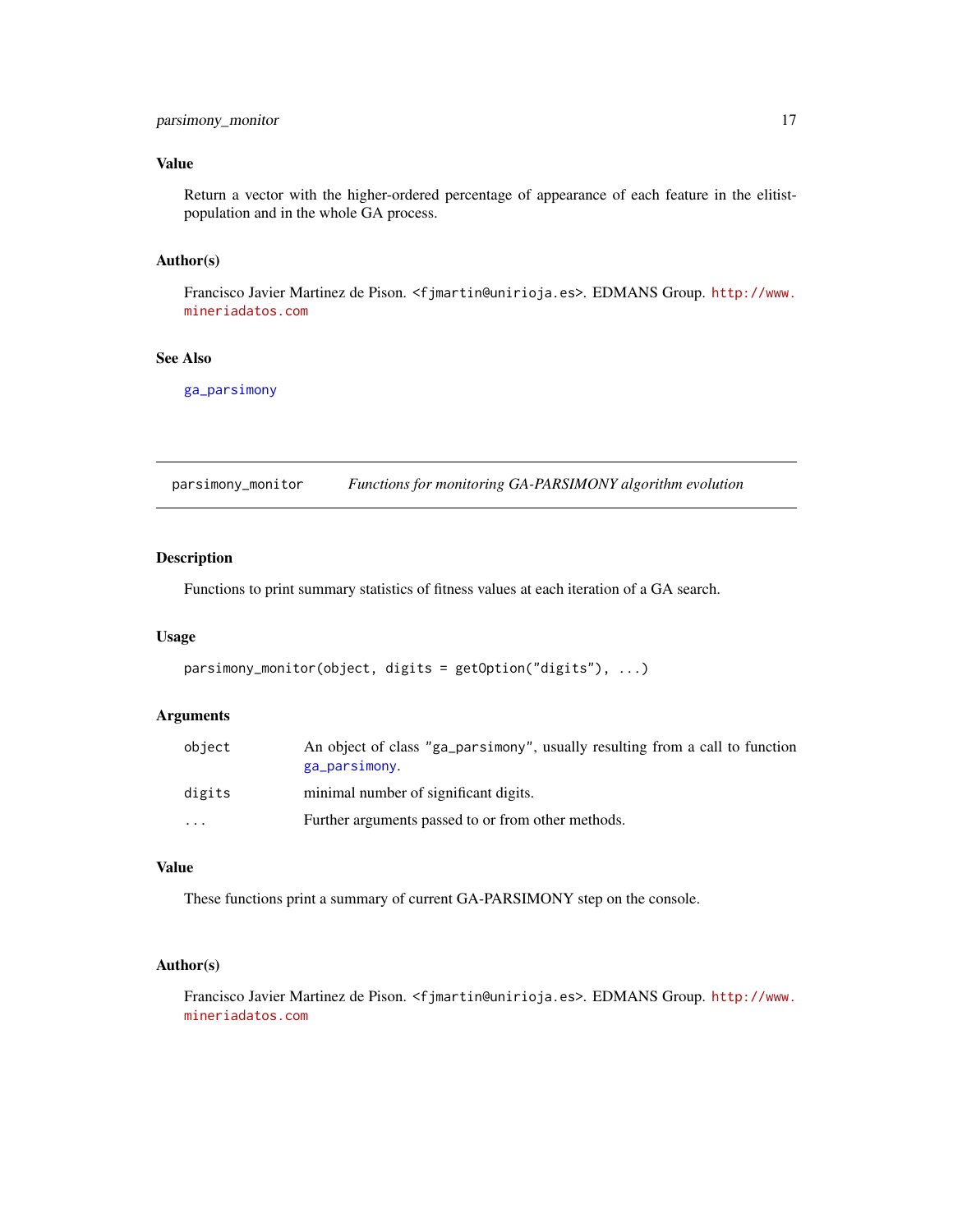<span id="page-17-4"></span><span id="page-17-0"></span>parsimony\_Mutation *Mutation operators in GA-PARSIMONY*

#### <span id="page-17-2"></span>Description

Functions implementing mutation genetic operator for GA-PARSIMONY. Method mutes a object@pmutation percentage of them. If the value corresponds to a model parameter, algorithm uses uniform random mutation. For binary select features, method sets to one if the random value between [0,1] is lower or equal to object@feat\_mut\_thres.

#### Usage

```
parsimony_mutation(object, ...)
```
#### Arguments

| object                  | An object of class "ga_parsimony", usually resulting from a call to function |
|-------------------------|------------------------------------------------------------------------------|
|                         | ga_parsimony.                                                                |
| $\cdot$ $\cdot$ $\cdot$ | Further arguments passed to or from other methods.                           |

# Value

Return object with the population muted.

#### Author(s)

Francisco Javier Martinez de Pison. <fjmartin@unirioja.es>. EDMANS Group. [http://www.](http://www.mineriadatos.com) [mineriadatos.com](http://www.mineriadatos.com)

#### See Also

[ga\\_parsimony](#page-2-1)

<span id="page-17-3"></span>parsimony\_Population *Population initialization in GA-PARSIMONY with a combined chromosome of model parameters and selected features*

# <span id="page-17-1"></span>Description

Functions for creating an initial population to be used in the GA-PARSIMONY process.

# Usage

```
parsimony_population(object, type_ini_pop="randomLHS", ...)
```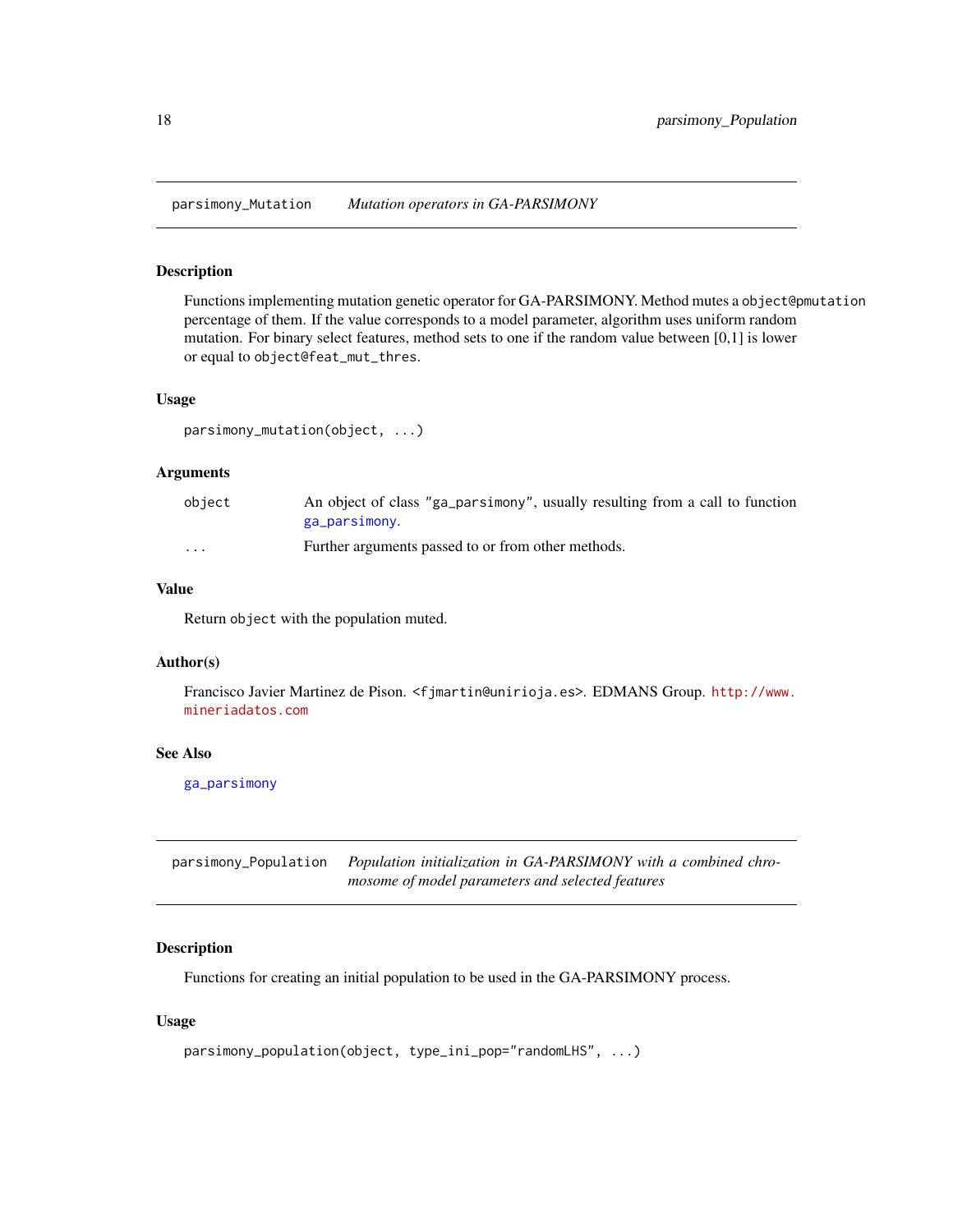#### <span id="page-18-0"></span>Arguments

| object       | An object of class "ga_parsimony", usually resulting from a call to function<br>ga_parsimony.                                                                                                                                                                                                                          |
|--------------|------------------------------------------------------------------------------------------------------------------------------------------------------------------------------------------------------------------------------------------------------------------------------------------------------------------------|
| type_ini_pop | How to create the initial population. 'random' optiom initialize a random popu-<br>lation between the predefined ranges. Values 'randomLHS', 'geneticLHS', 'im-<br>provedLHS', 'maximinLHS' & 'optimumLHS' corresponds with several meth-<br>ods of the Latin Hypercube Sampling (see 'lhs' package for more details). |
| $\ddotsc$    | Further arguments passed to or from other methods.                                                                                                                                                                                                                                                                     |

# Details

parsimony\_population generates a random population of object@popSize individuals. For each individual a random chromosome is generated with object@nParams real values in the range [object@min\_param, object@max\_param] plus object@nFeatures random binary values for feature selection. 'random' or Latin Hypercube Sampling can be used to create a efficient spread initial population.

#### Value

Return a matrix of dimension object@popSize rows and object@nParams+object@nFeatures columns.

#### Author(s)

Francisco Javier Martinez de Pison. <fjmartin@unirioja.es>. EDMANS Group. [http://www.](http://www.mineriadatos.com) [mineriadatos.com](http://www.mineriadatos.com)

# See Also

[ga\\_parsimony](#page-2-1)

<span id="page-18-1"></span>

| parsimony_rerank | Function for reranking by complexity in parsimonious model selection |
|------------------|----------------------------------------------------------------------|
|                  | process                                                              |

# Description

Promotes models with similar fitness but lower complexity to top positions.

# Usage

```
parsimony_rerank(object, verbose=FALSE, ...)
```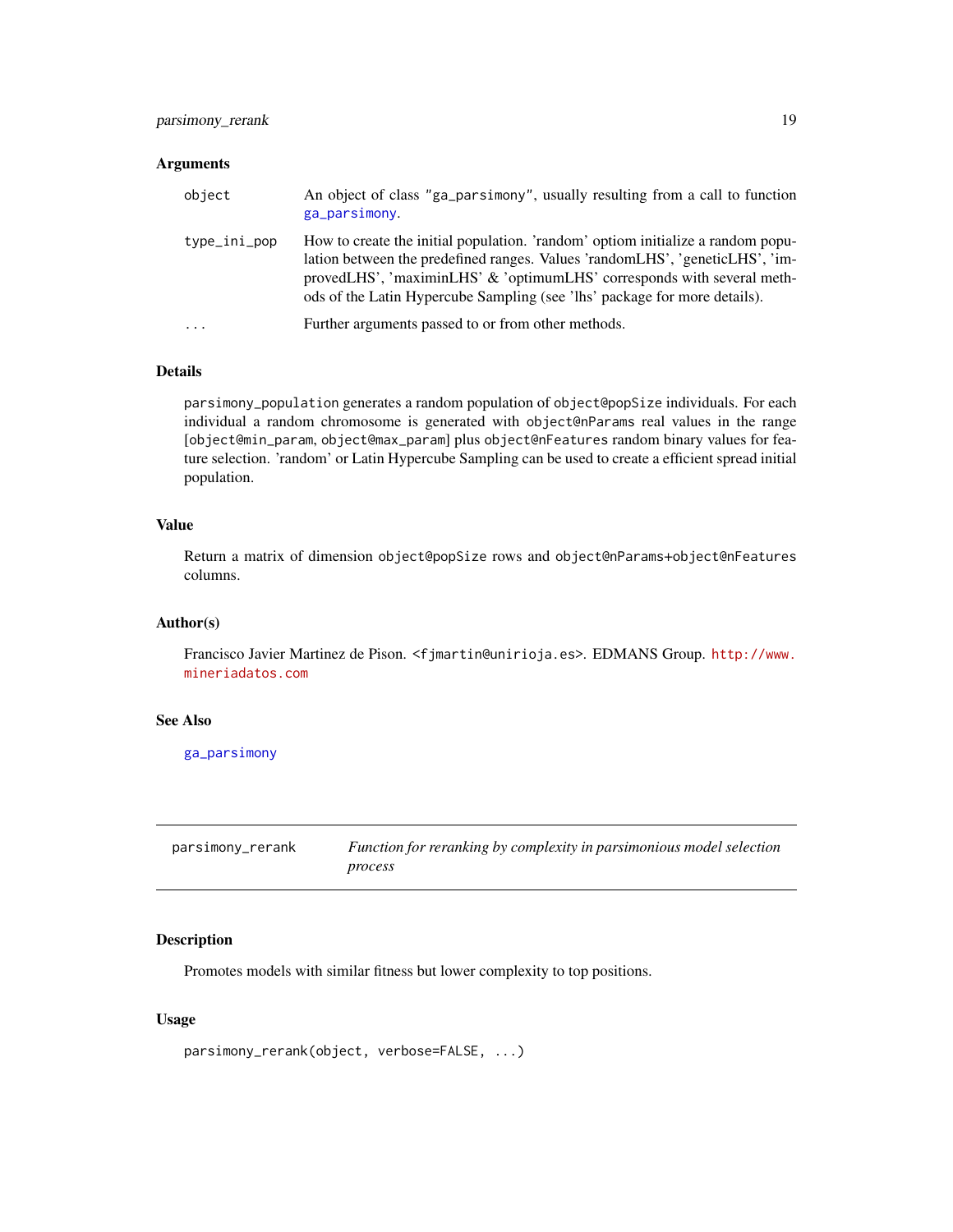#### Arguments

| object                  | An object of class "ga_parsimony" resulting from a call to function ga_parsimony<br>with keep_history parameter set to TRUE. |
|-------------------------|------------------------------------------------------------------------------------------------------------------------------|
| verbose                 | If it is TRUE shows additional information.                                                                                  |
| $\cdot$ $\cdot$ $\cdot$ | Further arguments passed to or from other methods.                                                                           |

#### Details

This method corresponds with the second step of parsimonious model selection (PMS) procedure. PMS works in the following way: in each GA generation, best solutions are first sorted by their cost, J. Then, in a second step, individuals with less complexity are moved to the top positions when the absolute difference of their J is lower than a object@rerank\_error threshold value. Therefore, the selection of less complex solutions among those with similar accuracy promotes the evolution of robust solutions with better generalization capabilities.

#### Value

Return a vector with the new position of the individuals.

#### Author(s)

Francisco Javier Martinez de Pison. <fjmartin@unirioja.es>. EDMANS Group. [http://www.](http://www.mineriadatos.com) [mineriadatos.com](http://www.mineriadatos.com)

# See Also

#### [ga\\_parsimony](#page-2-1)

#### Examples

```
library(GAparsimony)
object <- new("ga_parsimony",
             rerank_error=0.2,
              popSize = 4,
              fitnessval = c(2.0, 1.9, 1.1, 1.0),
              complexity=c(2,1,2,1))
pop_ini <- data.frame(fitnessval=object@fitnessval,
                      complexity=object@complexity)
print("INITIAL POPULATION:")
print(pop_ini)
print("POPULATION ORDERED BY COMPLEXITY")
print(paste0("WHEN abs(diff(fitnessval)) < ",
            object@rerank_error,":"))
pop_ini[parsimony_rerank(object),]
```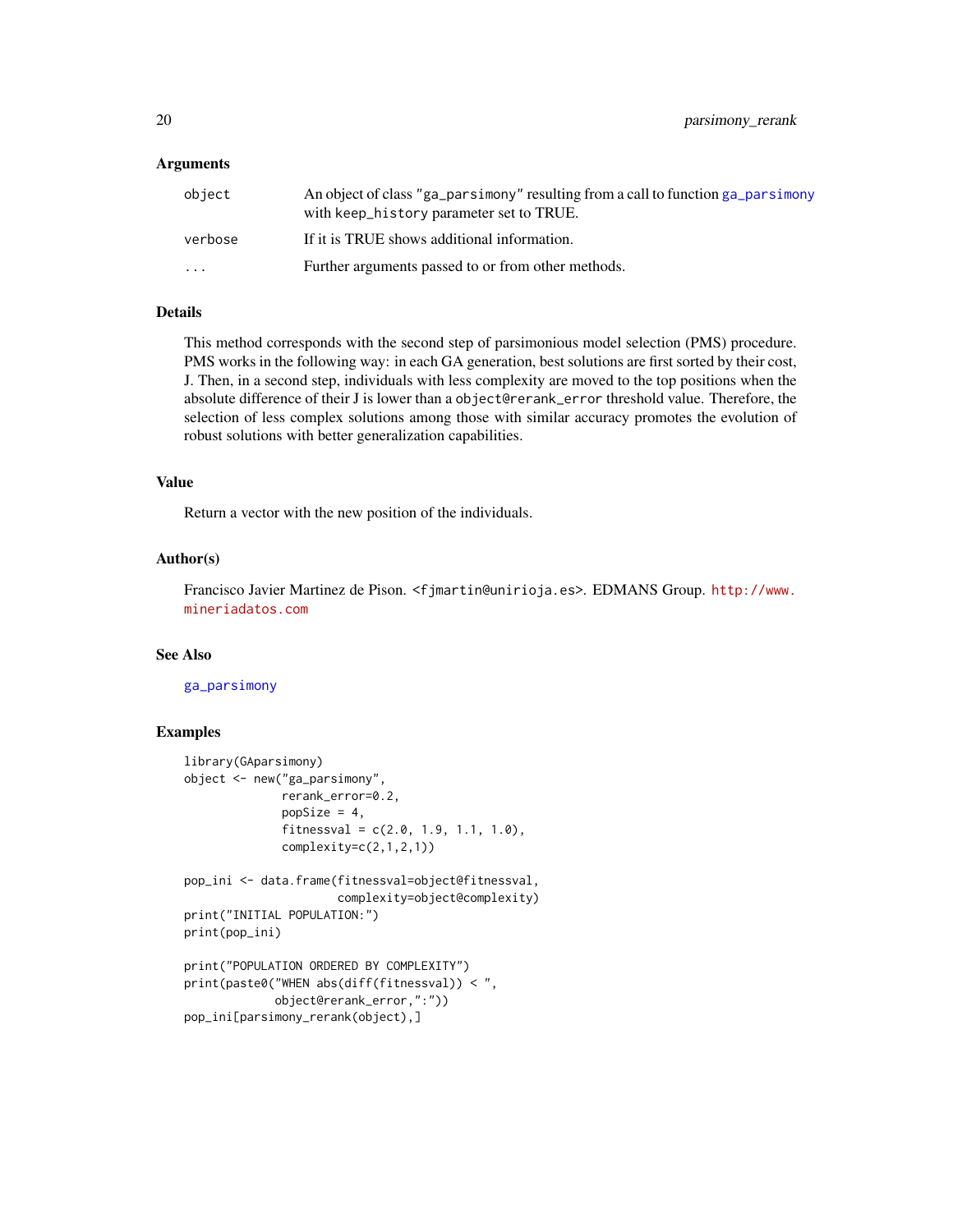<span id="page-20-2"></span><span id="page-20-0"></span>parsimony\_Selection *Selection operators in GA-PARSIMONY*

# <span id="page-20-1"></span>Description

Functions implementing selection genetic operator in GA-PARSIMONY after [parsimony\\_rerank](#page-18-1) process. Linear-rank or Nonlinear-rank selection (Michalewicz (1996)).

#### Usage

```
parsimony_lrSelection(object, r = 2/(object@popSize*(object@popSize-1)),
q = 2/object@popSize, ...)
parsimony_nlrSelection(object, q = 0.25, ...)
```
# Arguments

| object | An object of class "ga_parsimony", usually resulting from a call to function<br>ga_parsimony. |
|--------|-----------------------------------------------------------------------------------------------|
|        | A tuning parameter for the specific selection operator.                                       |
| q      | A tuning parameter for the specific selection operator.                                       |
| .      | Further arguments passed to or from other methods.                                            |

# Value

Return a list with four elements:

| population | a matrix of dimension object@opsize times the number of decision variables<br>containing the selected individuals or strings;          |
|------------|----------------------------------------------------------------------------------------------------------------------------------------|
| fitnessval | a vector of length object@popSize containing the fitness validation values for<br>the selected individuals;                            |
| fitnesstst | a vector of length object@popSize containing the fitness with the test database<br>(if it was supplied), for the selected individuals; |
| complexity | a vector of length object@popSize containing the model complexity for the<br>selected individuals.                                     |

# Author(s)

Francisco Javier Martinez de Pison. <fjmartin@unirioja.es>. EDMANS Group. [http://www.](http://www.mineriadatos.com) [mineriadatos.com](http://www.mineriadatos.com)

# See Also

[ga\\_parsimony](#page-2-1)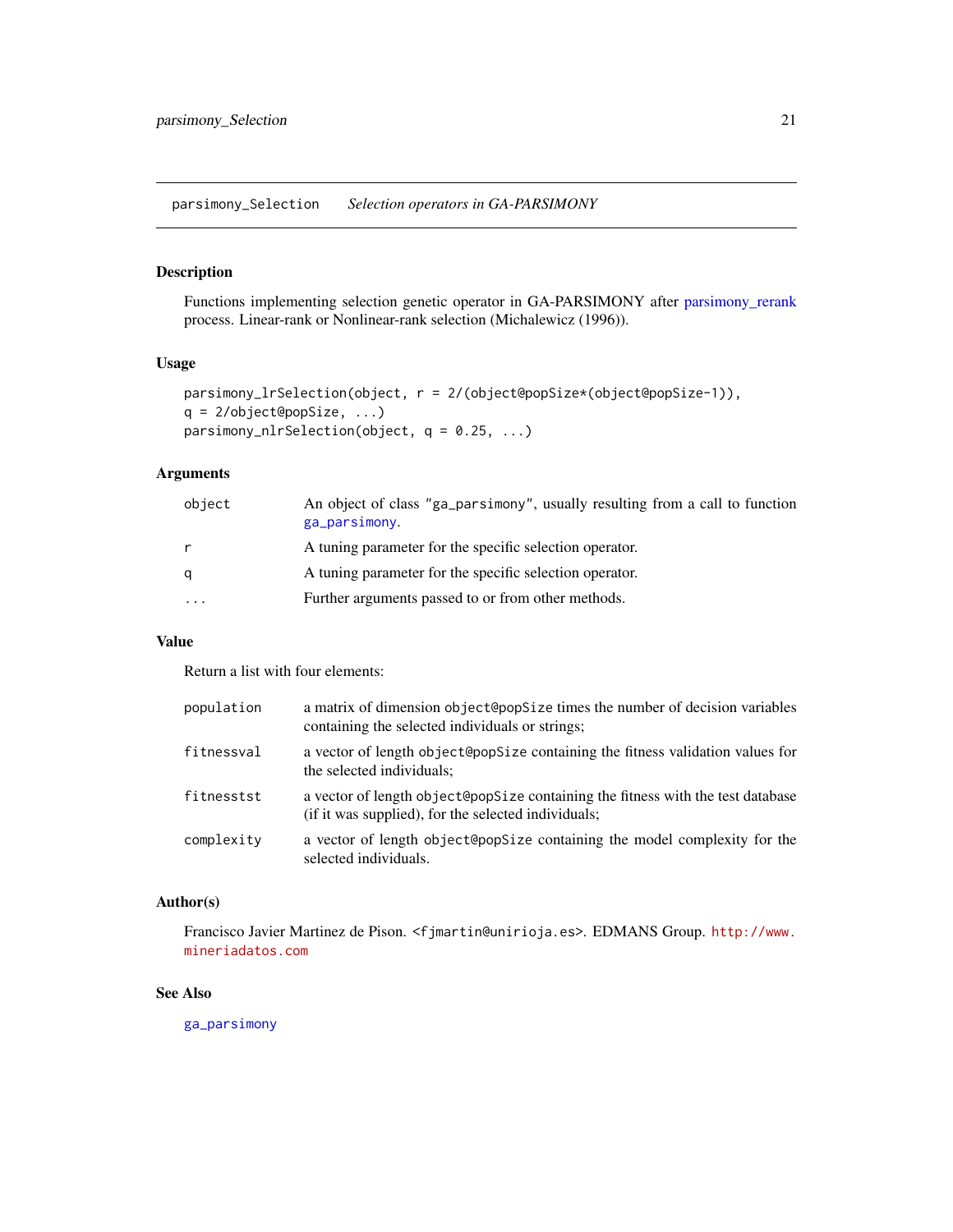<span id="page-21-0"></span>plot.ga\_parsimony-method

*Plot of GA evolution of elitists*

#### <span id="page-21-1"></span>Description

The plot method for [ga\\_parsimony-class](#page-12-1) objects gives a evolution plot of the validation and testing errors, and the number of model features selected of elitists.

#### Usage

```
## S4 method for signature 'ga_parsimony'
plot(x, general_cex = 0.7, min_ylim=NULL, max_ylim=NULL,
min_iter=NULL, max_iter=NULL,
main_label="Boxplot cost evolution",
iter_auto_ylim=3, steps=5, pos_cost_num=-3.1,
pos_feat_num=-1.7, digits_plot=4, width_plot=12,
height_plot=6, window=TRUE, ...)
```
#### Arguments

| x              | An object of class "ga_parsimony".                                 |
|----------------|--------------------------------------------------------------------|
| general_cex    | Main text scale.                                                   |
| min_ylim       | Min limit on the y-axis.                                           |
| max_ylim       | Max limit on the y-axis.                                           |
| min_iter       | Min GA iteration to visualize.                                     |
| max_iter       | Max GA iteration to visualize.                                     |
| main_label     | Main plot title.                                                   |
| iter_auto_ylim | If it is not NULL, GA iteration to choose the min limit of y-axis. |
| steps          | Number of divisions in y-axis.                                     |
| pos_cost_num   | Relative position of numbers in cost axis.                         |
| pos_feat_num   | Relative position of numbers in feature axis.                      |
| digits_plot    | Number of digits to visualize.                                     |
| width_plot     | Figure width in inches.                                            |
| height_plot    | Figure height in inches.                                           |
| window         | If TRUE shows a new window.                                        |
| $\cdots$       | Further arguments, currently not used.                             |

# Details

Plot method shows the evolution of validation and testing errors, and the number of model features selected of elitists. White and grey box-plots represent validation and testing errors of elitists evolution, respectively. Continuous and dashed-dotted lines show the validation and testing error of the best individual for each generation, respectively. Finally, the shaded area delimits the maximum and minimum number of features, and the dashed line, the number fo features of the best individual.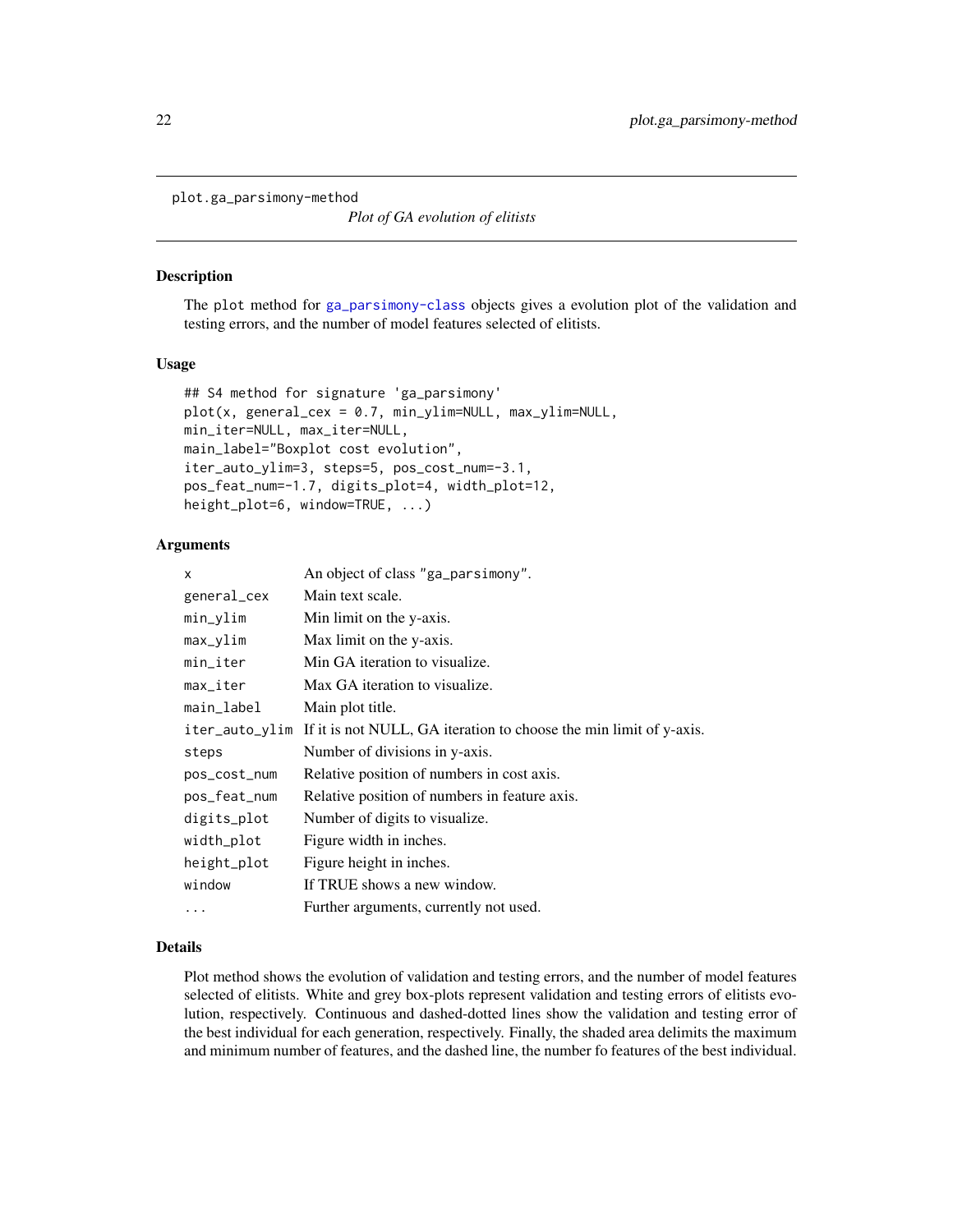# <span id="page-22-0"></span>Value

The method invisibly return a list with the elistists validation error, testing error and model complexity in the whole GA process.

# Author(s)

Francisco Javier Martinez de Pison. <fjmartin@unirioja.es>. EDMANS Group. [http://www.](http://www.mineriadatos.com) [mineriadatos.com](http://www.mineriadatos.com)

# See Also

[ga\\_parsimony](#page-2-1), [ga\\_parsimony-class](#page-12-1).

summary.ga\_parsimony-method *Summary for GA-PARSIMONY*

# <span id="page-22-1"></span>Description

Summary method for class [ga\\_parsimony-class](#page-12-1).

#### Usage

```
## S4 method for signature 'ga_parsimony'
summary(object, ...)
## S3 method for class 'summary.ga_parsimony'
print(x, \text{ digits} = getOption("digits"), ...)
```
# Arguments

| object | an object of class ga_parsimony-class.             |
|--------|----------------------------------------------------|
| X      | an object of class summary.ga_parsimony.           |
| digits | number of significant digits.                      |
|        | further arguments passed to or from other methods. |

#### Value

The summary function returns an object of class [ga\\_parsimony-class](#page-12-1) which can be printed by the corresponding print method. The function also returns invisibly a list with the information from the genetic algorithm search.

#### Author(s)

Francisco Javier Martinez de Pison. <fjmartin@unirioja.es>. EDMANS Group. [http://www.](http://www.mineriadatos.com) [mineriadatos.com](http://www.mineriadatos.com)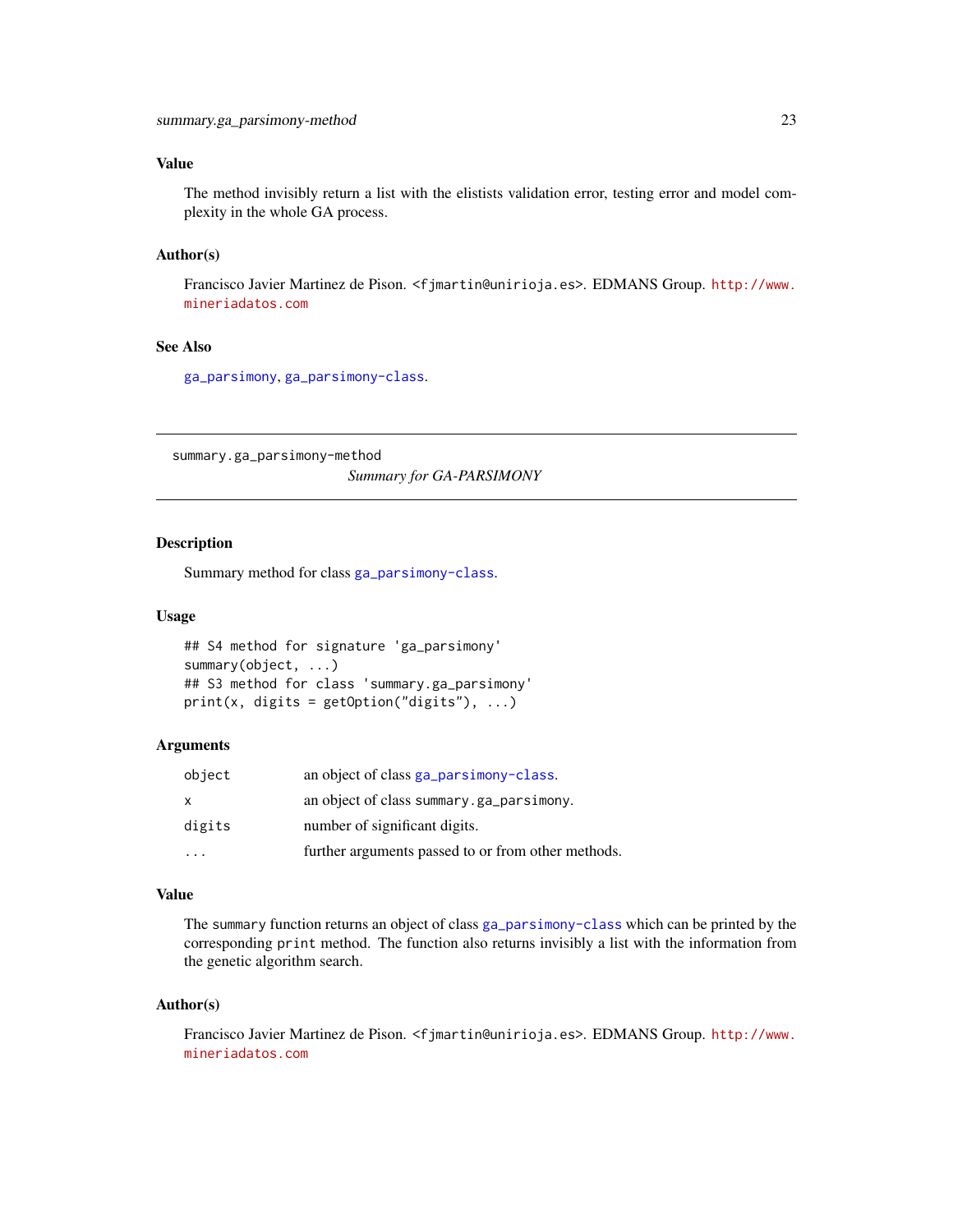<span id="page-23-0"></span>24 summary.ga\_parsimony-method

# See Also

[ga\\_parsimony](#page-2-1)